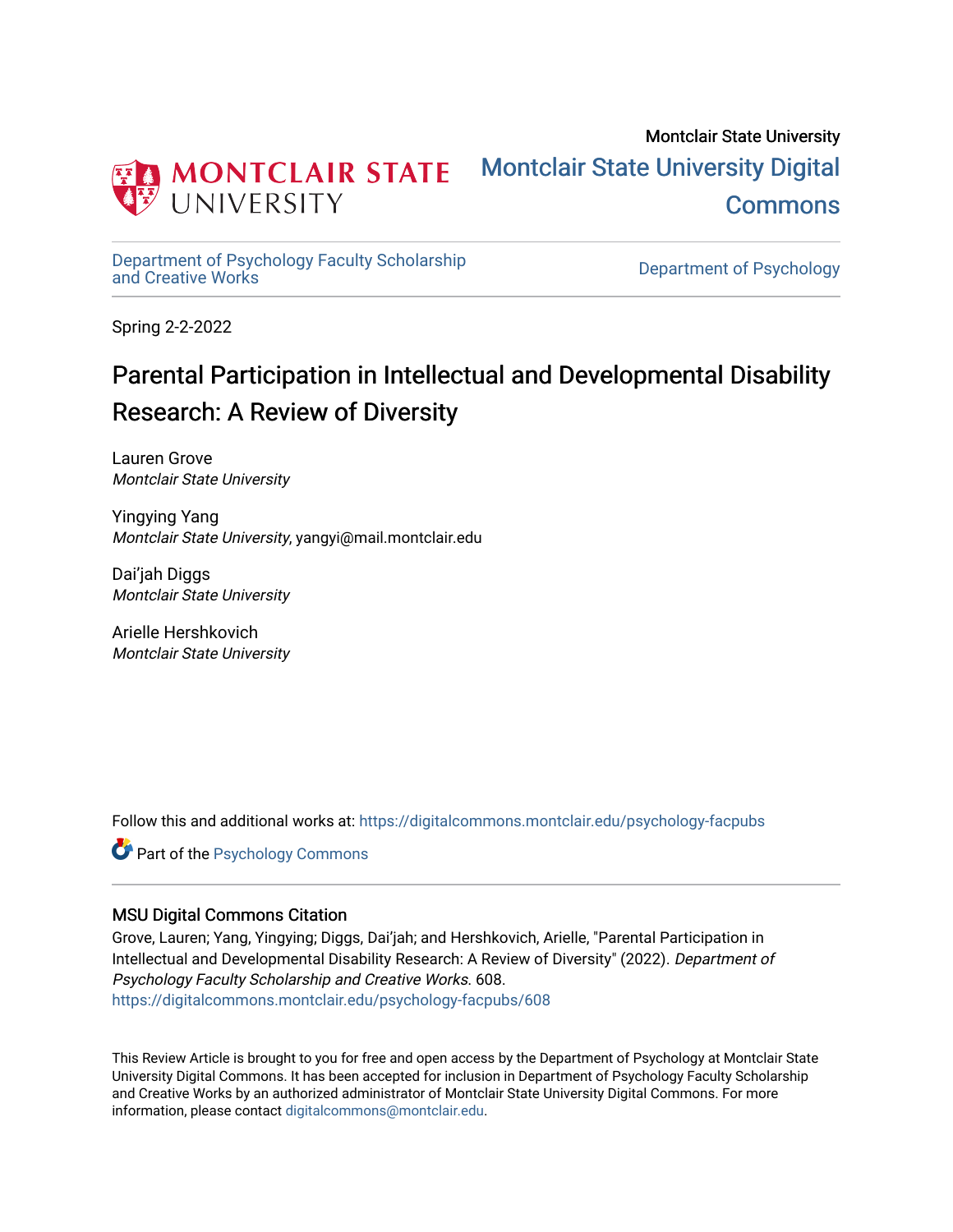

*Review*



# **Parental Participation in Intellectual and Developmental Disability Research: A Review of Diversity**

**Lauren Grove, Yingying Yang [\\*](https://orcid.org/0000-0002-7653-0601) , Dai'jah Diggs and Arielle Hershkovich**

Department of Psychology, Montclair State University, Montclair, NJ 07043, USA; grovel1@mail.montclair.edu (L.G.); daijahdiggs@gmail.com (D.D.); hershkovicha1@montclair.edu (A.H.) **\*** Correspondence: yangyi@montclair.edu

**Abstract:** Parents provide important insights into the psychology, behaviors, and activities of themselves and their children with intellectual and developmental disabilities (IDD). However, it is unknown how prevalent parental participation in IDD research is in general, nor the diversity of geographical locations and research methods of these studies with parental participation. The current review screened 7845 published works in 7 IDD-focused journals between 2010 and 2019. A total of 1519 articles, accounting for 19.37% of all screened works, included at least one parental measure. For each parental article, we coded the country/continent of authors/participants, measurement tools used to obtain data from parents (e.g., questionnaire, interview), and the focus of the measurement (i.e., about parents, child, or both). We found an increasing number and proportion of studies involving parents between 2010 and 2019. Most studies (76%) came from North America and Europe, whereas other continents such as Africa and South America represented less than 1% of all studies reviewed. The predominant (88.0%) measurement tools were questionnaires and interviews. More studies were about both the children and the parents (42.6%) than either only the children (31.3%) or only the parents (26.1%). Together, our review showed a somewhat limited diversity in parental participation in IDD research and these findings have important implications for future research.

**Keywords:** review; parental participation; diversity; country; questionnaire; prevalence

#### **1. Introduction**

Parents serve an active caregiving role in the lives of individuals with intellectual and developmental disabilities (IDD, [\[1\]](#page-15-0)). While it is common for researchers to include parents as informants in research studies (e.g.,  $[2]$ ), the extent to which researchers utilize parental measures in the IDD field on a broader scale has not yet been empirically investigated. Here, we conducted a retrospective bibliometric and methodological review of parental participation in IDD research, focusing on the diversity of geographical locations and research methodologies.

### *1.1. Significance of Involving Parents in IDD Research*

In the US, many individuals with IDD live with a family caregiver [\[1,](#page-15-0)[3\]](#page-15-2), and parents often provide lifelong support to their children with IDD [\[4](#page-15-3)[,5\]](#page-15-4). It is therefore valuable for researchers to include parents' perspectives in research concerning individuals with IDD for several reasons. First, parents provide critical insights into the psychology, behaviors, and activities of their children with IDD  $[6,7]$  $[6,7]$ . In a recent review of measurement tools used to assess mental health functioning among youth with ID, Halvorsen and colleagues [\[2\]](#page-15-1) found that most studies utilized informant-rated measures completed by the child's primary caregiver (i.e., parent). Moreover, best practice in the assessment of children and adolescents warrants the use of multiple informants (e.g., child and parent) to gather information about psychological functioning [\[8\]](#page-15-7). The value of gathering information via both self and caregiver report has also been recognized within the IDD literature [\[2,](#page-15-1)[6,](#page-15-5)[9\]](#page-15-8). Second, parents



**Citation:** Grove, L.; Yang, Y.; Diggs, D.; Hershkovich, A. Parental Participation in Intellectual and Developmental Disability Research: A Review of Diversity. *Disabilities* **2022**, *2*, 219–234. [https://doi.org/](https://doi.org/10.3390/disabilities2020016) [10.3390/disabilities2020016](https://doi.org/10.3390/disabilities2020016)

Academic Editors: Roy McConkey and Judith McKenzie

Received: 3 March 2022 Accepted: 13 April 2022 Published: 18 April 2022

**Publisher's Note:** MDPI stays neutral with regard to jurisdictional claims in published maps and institutional affiliations.



**Copyright:** © 2022 by the authors. Licensee MDPI, Basel, Switzerland. This article is an open access article distributed under the terms and conditions of the Creative Commons Attribution (CC BY) license [\(https://](https://creativecommons.org/licenses/by/4.0/) [creativecommons.org/licenses/by/](https://creativecommons.org/licenses/by/4.0/)  $4.0/$ ).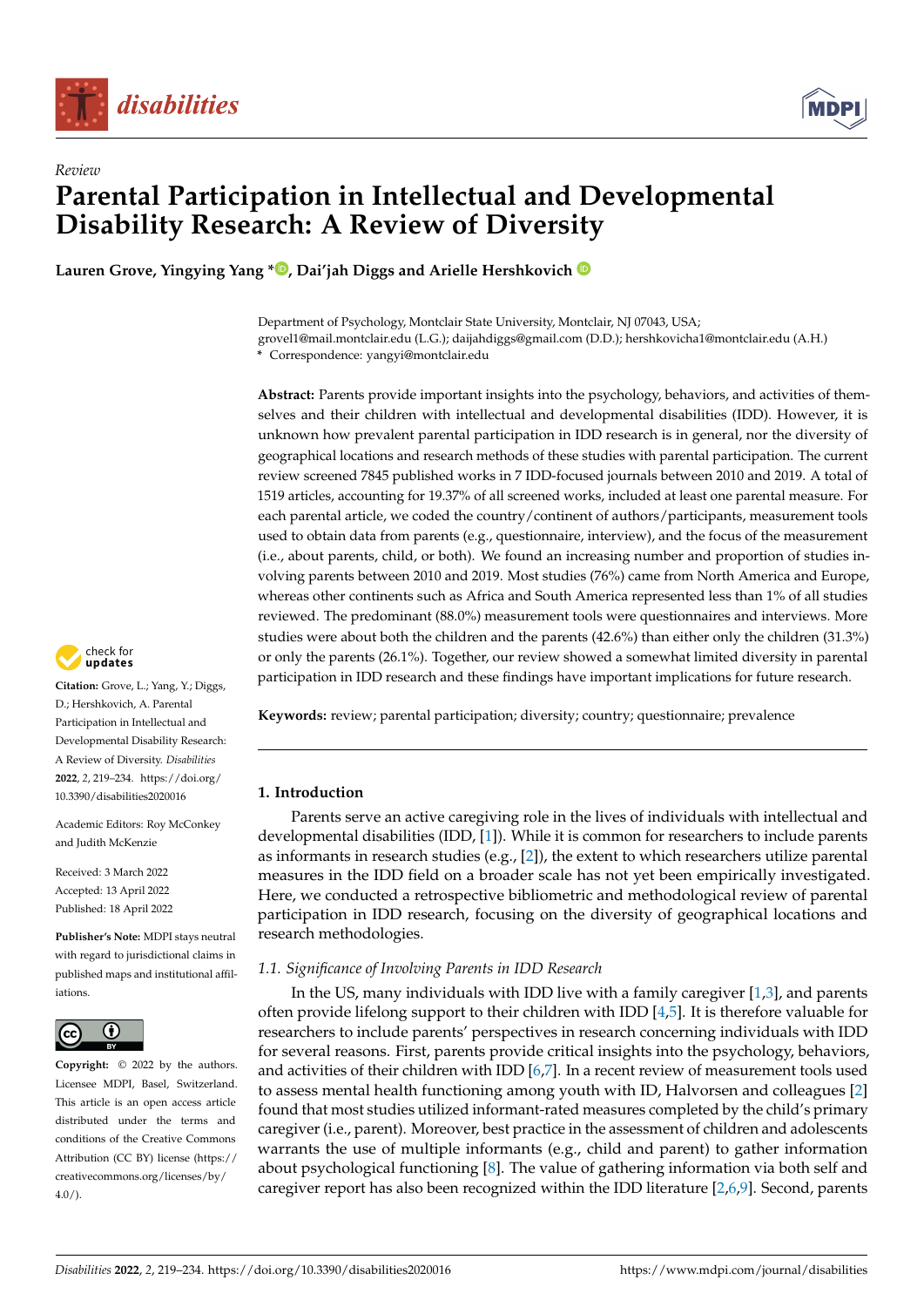of children with IDD are worth studying in their own right. Caregivers of children with IDD often report higher rates of mental and physical health symptoms [\[10](#page-15-9)[,11\]](#page-15-10). Knowledge acquired from parents about their unique caregiving needs can be used to guide future interventions and support services. Third, engaging caregivers in the research process may help to ensure that research aims better align with the needs of children and families and can inform future research practices [\[12\]](#page-15-11).

While there are ample reasons for *why* it is valuable for researchers to include parents in their studies, it is unclear how much this belief translates into practice. No existing research has systematically examined how often researchers in the field include parents in their empirical studies nor the role that parents play when they are involved in research. Some reviews have examined parental involvement in IDD, but they have been content reviews, focusing on specific yet narrow topics such as stress (e.g., [\[13\]](#page-15-12)). Here, we assessed the prevalence rate of including parents in research studies to provide actual, empirical data regarding the utilization of parents in IDD research on a broader scale. For instance, a 1% prevalence rate would indicate a serious under-utilization of parental measures in the field and would highlight an opportunity for future research. Alternatively, an 80% prevalence rate would indicate that including parental measures is common practice. This review provides a 'bird's-eye' view of the field's emphasis on parental involvement in research over the last decade to assess current practices. We anticipate that the findings from this review will be a useful tool to inform future research in the IDD field.

We conducted a methodological review examining articles containing parental measures published in seven well-known IDD journals during the last decade. Given that our primary aim was to assess the prevalence rate and diversity of parental measures in IDD research, conducting a systematic database review of parental involvement was deemed insufficient to answer our research questions. Rather, reviewing all published works within selected IDD journals allowed us to calculate the number of published articles that did and did not include parental measures within a designated time. In sum, we investigated how prevalent it was for researchers to include parental measures and the diversity of the geographic locations of these studies. We also examined the diversity of research methods used to gather information from parents. Attending to diversity issues has important implications for recognizing vital research limitations and promoting more diversity in research participation and methodological approaches for future research (e.g., [\[14\]](#page-15-13)).

#### *1.2. Diversity*

#### 1.2.1. Geographical Locations

Parents are important to IDD research, not only in western, wealthy countries, but also in other middle-to-lower-income countries [\[12,](#page-15-11)[15\]](#page-15-14). However, much behavioral science has been conducted in Western and industrialized countries and, as a result, tends to include participants from these countries [\[16\]](#page-16-0). This has prompted calls for an increase in multicultural diversity and transnational representation in psychological research broadly, including in the IDD field [\[17,](#page-16-1)[18\]](#page-16-2). Notably, parenting practices for children with IDD significantly differ across cultures [\[15](#page-15-14)[,19\]](#page-16-3). Thus, the IDD field should consider global diversity to enhance the generalizability of research findings. Some content reviews have found less research attention on parents of children with IDD from middle-to-lower-income countries [\[11](#page-15-10)[,15\]](#page-15-14). However, there are no detailed and comprehensive statistics on the extent to which participants and authors from these countries are genuinely underrepresented outside of these specific content areas. One goal of the current review is to answer this question.

#### 1.2.2. Methodologies

Evaluating research methods plays an imperative role in assessing the focus and limitations of research [\[20](#page-16-4)[,21\]](#page-16-5). The choice of research methods can shed light on what types of research questions are of interest. Scholtz and colleagues [\[22\]](#page-16-6) found that the data collection method most often used in five general psychology journals between 2013 and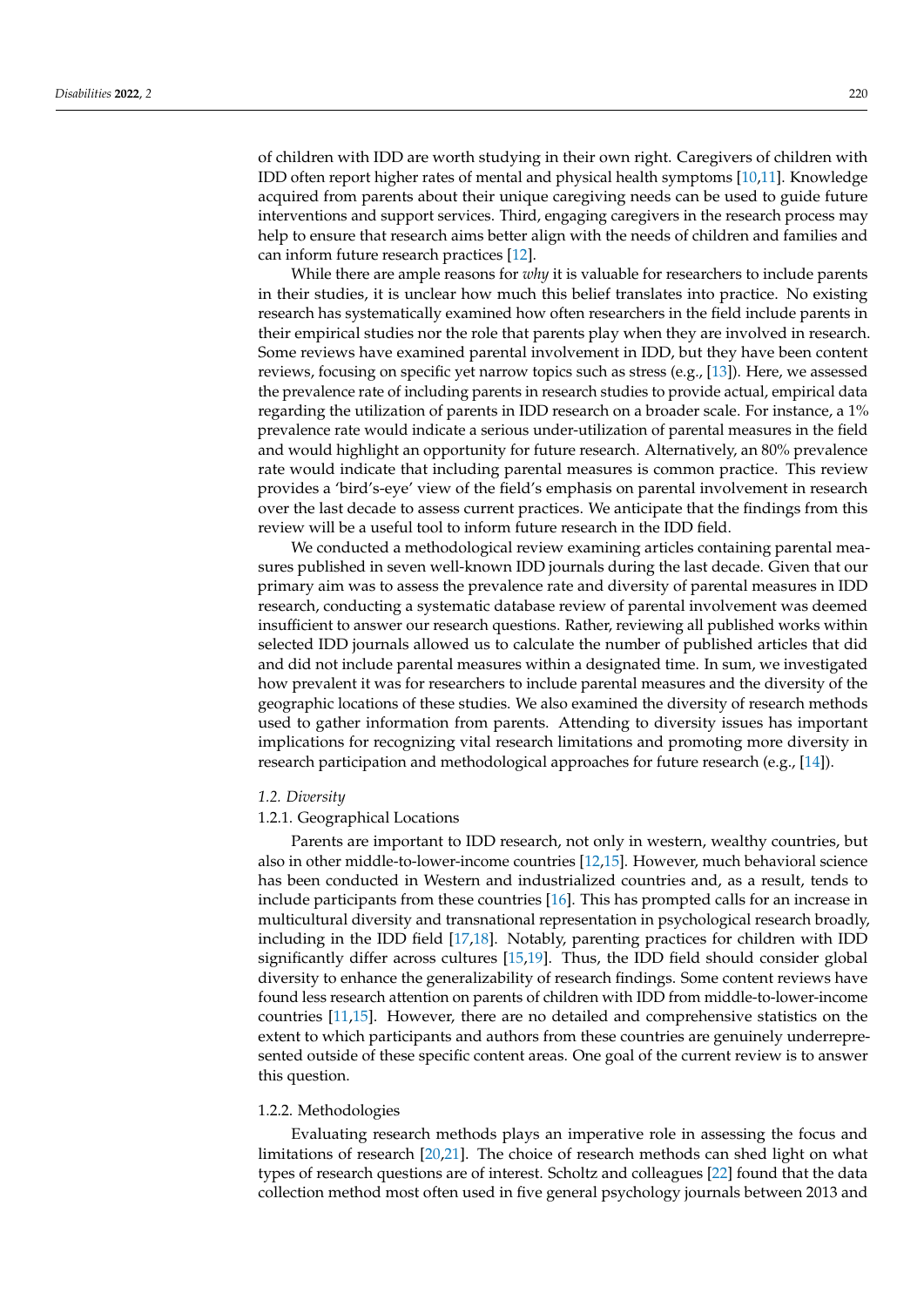2017 were questionnaires (57%) followed by experimental tasks (16%). In IDD research, it is common to use questionnaires and interviews to collect data from parents, as questionnaires and interviews efficiently assess attitudes, behavior, and symptoms (e.g., [\[11\]](#page-15-10)).

However, there are many other research methods available. For instance, reaction times and manual responses are commonly used to indicate cognitive and behavioral outcomes (e.g., [\[23\]](#page-16-7)). Physiological responses and brain activities are typically collected to indicate physiological and neurological outcomes (e.g., [\[24\]](#page-16-8)). Different methods are suited to answer different research questions and topics. Meanwhile, multiple methods can complement each other and provide information relevant to various aspects of the research question. Hence, it is likely worthwhile to adopt diverse measurement tools. However, it is unclear what kinds of research methods have been used in IDD research involving parents and whether there is an imbalance in using different methods or stagnation in adopting new research methods.

Another aspect of research methods is that parental measures can focus on parents, children, or both. For instance, a questionnaire could ask about parents' daily behaviors and emotional states (e.g.,  $[25]$ ) or ask parents to provide information about their child's daily behaviors (e.g., [\[7\]](#page-15-6)). Whereas the former reflects an interest in the parents, the latter demonstrates an interest in the child. Knowing whether parental measures are focused on the child, the parent, or both will shed light on the purpose of the research and why researchers examined parents of children with IDD in the first place.

#### *1.3. Current Study*

Despite research evidence suggesting that parents are valuable informants and offer unique perspectives to advance IDD research, there is currently no empirical data to show the extent to which published studies in the IDD field include parental measures. Knowing this would shed light on the field's emphasis, or lack thereof, on parental involvement in research and can be leveraged to inform future research practices in the IDD field. Furthermore, despite a growing emphasis on authorship diversity and research methodology diversity (e.g., [\[22,](#page-16-6)[26\]](#page-16-10)), little research in IDD has specifically examined these diversity issues systematically. Our study aims to fill these gaps by examining the following questions: (1) How prevalent are parental measures in IDD research? (2) How diverse are the geographical locations of IDD research involving parents? (3) How diverse are the foci of the parental measures in this body of literature (e.g., on the child, parent, or both)? (4) How diverse are the measurement tools that have been used (e.g., questionnaires, interviews)? Findings from this review will highlight strengths and weaknesses of research involving parents within the IDD field, shed light on potential geographic biases in the current IDD literature, and examine what role parents serve in IDD research. It will also have significant implications for future research, such as revealing the utilization (or lack thereof) of parental measures in IDD research, encouraging publications from researchers from diverse backgrounds, and promoting the use of diversified and innovative parental measures.

#### **2. Method**

#### *2.1. Inclusion Criteria*

We selected a sample of well-known journals of IDD in the behavioral sciences (i.e., psychology). We selected journals based on a review of the journal's impact factor, specific aims and scope, and geographical location. We ultimately included the following seven journals:

- 1. *American Journal of Intellectual and Developmental Disabilities* (AJIDD);
- 2. *International Journal of Developmental Disabilities* (IJDD);
- 3. *Journal of Applied Research in Intellectual Disabilities* (JARID);
- 4. *Journal of Intellectual and Developmental Disability* (JIDD);
- 5. *Journal of Intellectual Disabilities* (JID);
- 6. *Research in Developmental Disabilities* (RIDD);
- 7. *Journal of Autism and Developmental Disorders* (JADD).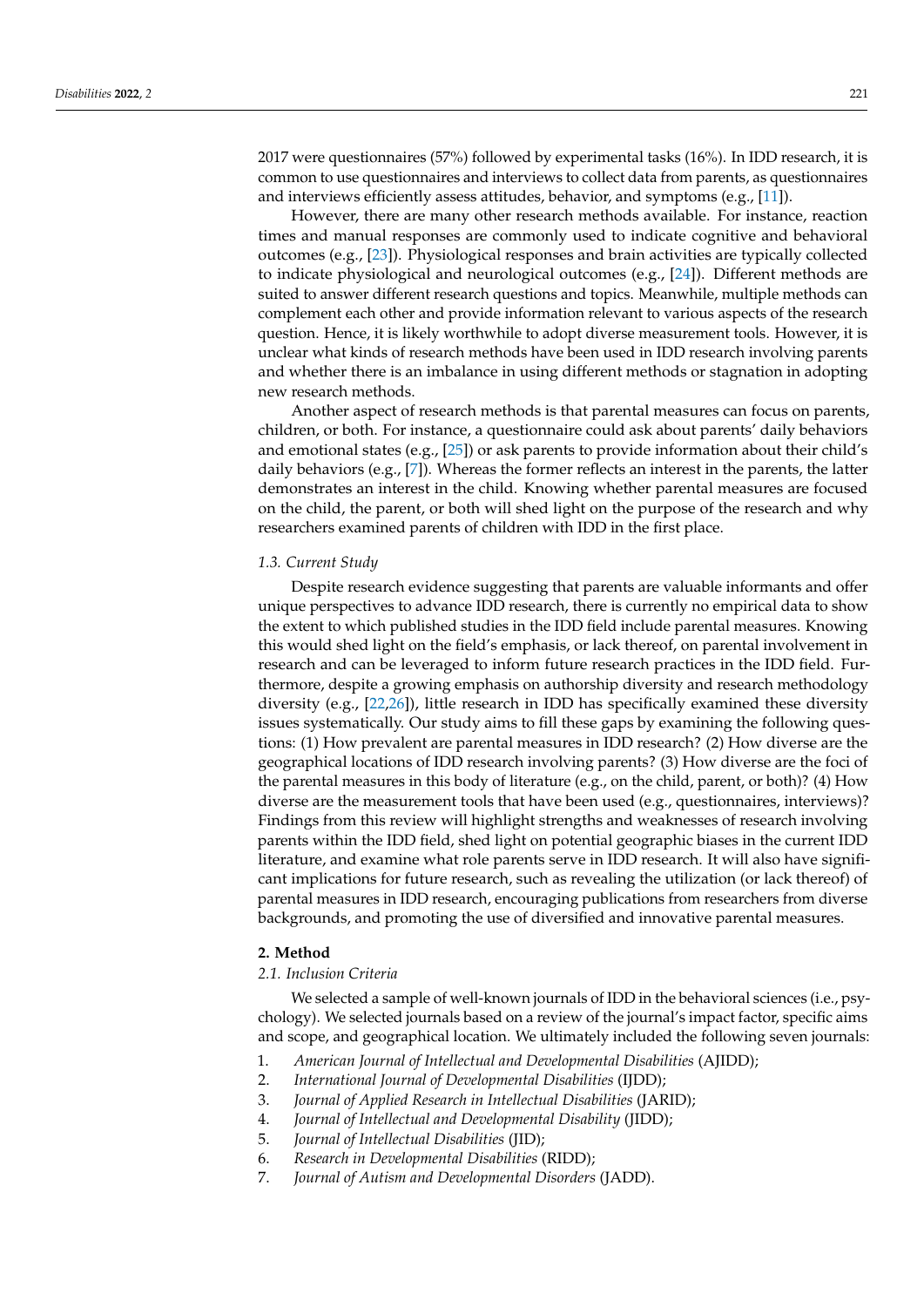Due to feasibility and efficiency constraints, we acknowledge that there are other reputable IDD-focused journals which were not included in the current review. Nevertheless, the sample of journals selected are geographically diverse in terms of publisher location and editorial board composition and focus on a wide range of IDDs. For instance, the first five journals contain "intellectual disability(ies)" (ID) in their titles, aims, or scopes. RIDD mentioned developmental disabilities (DD) more broadly in their aims and scopes but has included many studies of ID. Lastly, JADD is a specialty journal of ASD research and has also included IDD research.

We screened all works in the seven journals published between January 2010 and December 2019 (initial screening began in March 2020). Given our primarily focus on parental participation in research for their children with IDD, our main inclusion criteria were that: (1) the study included primary caregivers (i.e., parents) of individuals with documented or suspected IDD diagnoses; and (2) the primary caregivers had completed at least one study measure, yielding identifiable data. Given our focus on parents rather than professional caregivers, we operationalized a primary caregiver as the biological or adoptive parent or another custodial family caregiver (e.g., sibling, grandparent) of an individual with IDD. We included all types of caregiver measures, except for demographic questionnaires or measures deemed insufficient for coding (e.g., caregiver verbally confirming the diagnosis).

#### *2.2. Exclusion Criteria*

We excluded review papers (e.g., meta-analyses, systematic reviews), editorials, opinion papers, book reviews, and all other non-empirical works. We used the definition of IDD set forth by the National Institute of Health [\[27\]](#page-16-11) to guide our exclusion criteria. Because we were only in interested in children with documented or suspected IDD diagnoses, we excluded studies of only typically developing children or children deemed 'at-risk' (e.g., low birth weight, preterm birth) in the absence of a formal or suspected IDD diagnosis (e.g., population-based studies). Similarly, we also excluded studies of children with mental or behavioral health disorders without co-occurring IDD. Because we were only interested in primary caregivers, we excluded studies involving only professional caregivers such as health care staff or in-home aids without including data from primary caregivers (i.e., parents).

#### *2.3. Literature Search*

Trained research assistants (RAs) used each journal's primary website to screen all published works for the following keywords: "parent", "caregiver", "mother", "maternal", "father", and "carer". If RAs identified key terms in the abstract, keywords, or highlights, the article was retained for full-text review. In a few cases, open access articles were available on the same page as the abstract. If any of the keywords were found in the Method section of these open access articles, RAs retained the article for full-text review. This occurred in a small sample of cases. All other works were excluded at this stage. The first author randomly selected one year of each journal, double screened all published works, and found no errors warranting double screening. After initial screening, each full-text article was assessed for eligibility based on the inclusion criteria. See Figure [1](#page-5-0) for PRISMA flowchart.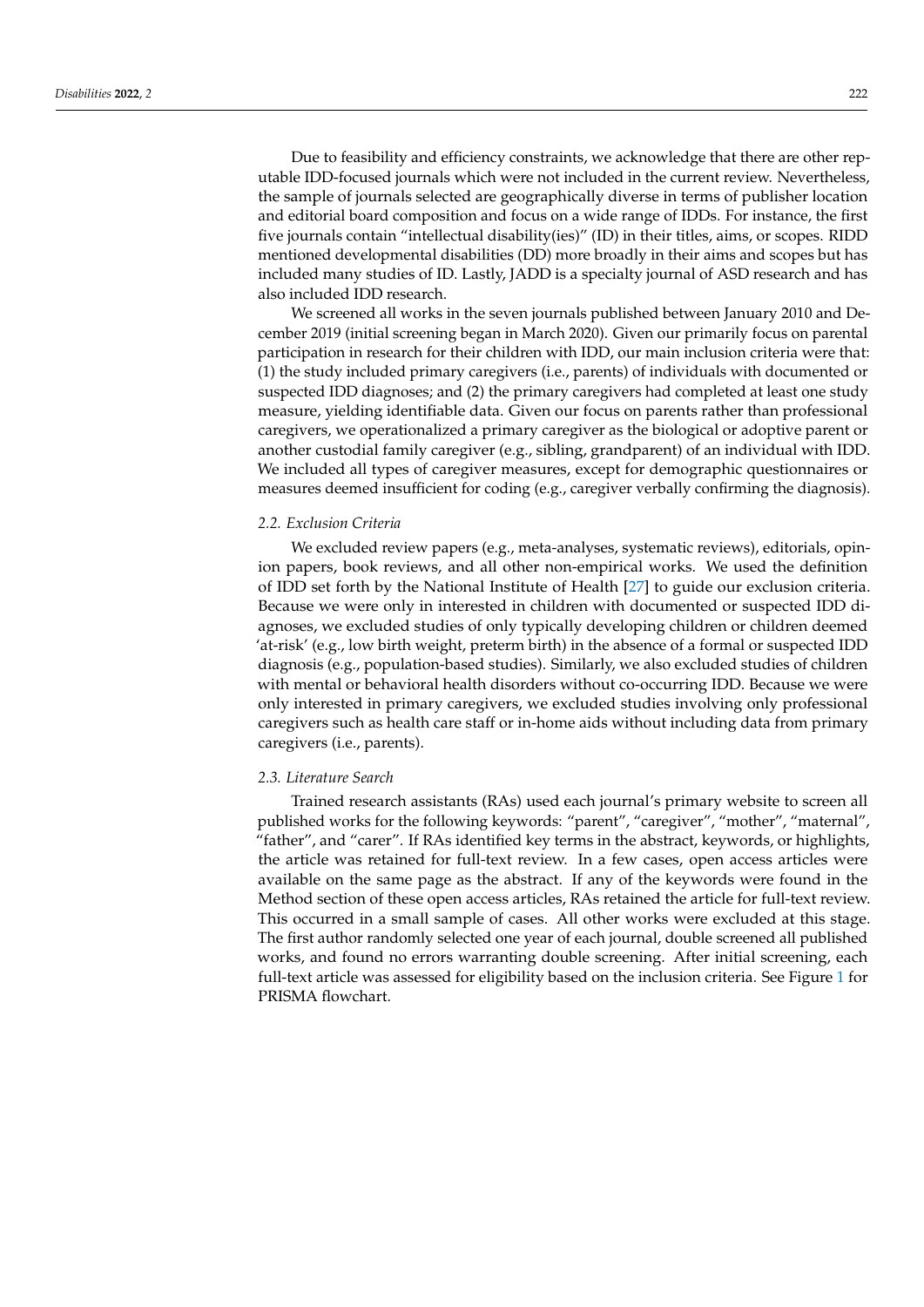<span id="page-5-0"></span>

**Figure 1.** PRISMA flowchart of records. **Figure 1.** PRISMA flowchart of records.

#### *2.4. Coding 2.4. Coding*

We coded each article for: (1) first author affiliation(s), country, and continent; (2) We coded each article for: (1) first author affiliation(s), country, and continent; (2) participant country and continent; (3) the tools to collect caregiver data (e.g., questionnaire, interview, focus group, etc.); and (4) the focus of the caregiver measure (e.g., child, parent, in the caregiver measure (e.g., child, parent, both). Coding proceeded in three stages. First, trained RAs—forming the primary coding team—independently coded articles for their assigned coding section. The second stage consisted of double coding. The primary coding team double-coded author and participant data. The first and third authors independently double-coded all caregiver measures. Finally, the first author triple-coded all variables for a random 10% sample of articles  $(n = 151)$ . Percent agreement for this sample was  $96.03\%$  for author affiliation,  $98.68\%$  for 98.68% for author country, 98.01% for participant country, 88.08 % for method type, author country, 98.01% for participant country, 88.08 % for method type, 93.38% for child 93.38% for child measures, and 96.69% for parent measures. All research team members measures, and 96.69% for parent measures. All research team members met weekly to discuss progress and discrepancies throughout the screening, coding processes, etc. The first and third authors jointly made final screening and coding decisions in consultation with the second author.

#### 2.4.1. Geographical Locations 2.4.1. Geographical Locations

Coders extracted the first author's affiliation(s) and country from the authors' infor-Coders extracted the first author's affiliation(s) and country from the authors' information of each article. When a first author had more than one affiliation and associated mation of each article. When a first author had more than one affiliation and associated country, or when participants come from more than one country, all countries were coded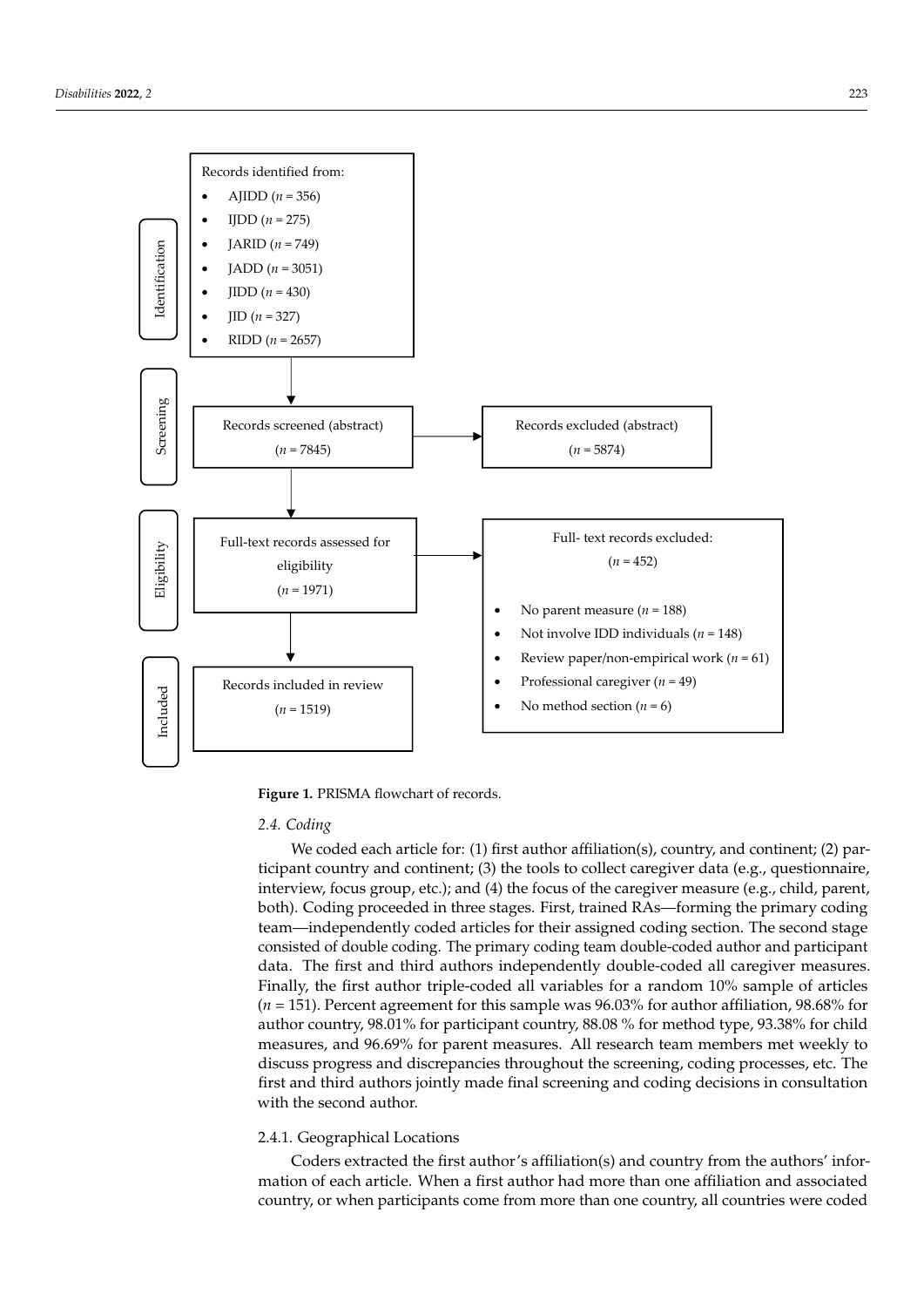for the same article. Continents were then derived from the country information. Coders also coded the participants' countries and continents, extracted from the methods section. As expected, the results of participants' information were extremely similar to those of the authors' and are hence not presented further.

#### 2.4.2. Parental Measures we categorize parameters into  $q$  into  $q$  into  $q$  into  $q$  into  $q$  into  $q$  into  $q$  interviews, observed interviews, observed in  $q$

We categorized parental measurement tools into questionnaires, interviews, observations, focus groups, biological measures, or other (e.g., record review, diary/log, experimental, due to their relatively small frequency). The categorization was based upon the authors' description in the article (e.g., "parents completed a structured interview") and/or the specific name of the measure (e.g., "Social Communication Questionnaire"). When clarification was needed, coders also referenced the website of the measure's publisher. One article could include multiple categories of caregiver measures. For measurement foci, coders indicated whether the parental measures were for or about the child, the parent, or both. Measures assessing family functioning were coded in the 'both' category.

## **3. Results 3. Results**

See Supplemental Data S1 for all parental articles and their applicable codes. For each See Supplemental Data S1 for all parental articles and their applicable codes. For each dependent variable listed below, we first compared between different journals using one-dependent variable listed below, we first compared between different journals using oneway ANOVA and then examined its yearly trend using regression analyses. way ANOVA and then examined its yearly trend using regression analyses.

### *3.1. Inclusion of Parental Articles 3.1. Inclusion of Parental Articles*

#### 3.1.1. Count 3.1.1. Count

Figure 2 shows the number of parental articles in each journal across the 10 years. Figure [2](#page-6-0) shows the number of parental articles in each journal across the 10 years. The design included two factors: journal (7 levels) and year (10 levels). Each unique The design included two factors: journal (7 levels) and year (10 levels). Each unique comcombination of the two factors was associated with one datum. Therefore, it was not appropriate to conduct ANOVA including both factors. priate to conduct ANOVA including both factors.

<span id="page-6-0"></span>

**Figure 2.** Number of parental articles in different journals in different years. **Figure 2.** Number of parental articles in different journals in different years.

We first conducted a one-way ANOVA comparing the seven journals. The main effect of journal was significant,  $F(6,63) = 36.31$ ,  $p < 0.001$ ,  $\eta^2$ <sub>p</sub> = 0.776. Post hoc tests found the highest number of parental articles in JADD ( $M = 70.70$ ), followed by RIDD ( $M = 42.80$ ), *p* < 0.001. Both published significantly more parental articles than the other five ID journals, which did not differ from each other (AJIDD:  $M = 9.20$ , IJDD:  $M = 3.5$ ; JARID:  $M = 11.80$ ; JIDD:  $M = 7.9$ ; JID:  $M = 6.0$ ). However, this difference may be related to the higher total number of both parental and non-parental articles published in RIDD and JIDD. In fact,<br>RIDD. 111 RD. 111 11265.5 RIDD and JADD published 265.7 and 305.1 total articles each year on average, respectively,<br> whereas the average yearly total articles ranged from 27.5–74.9 for the other five ID journals.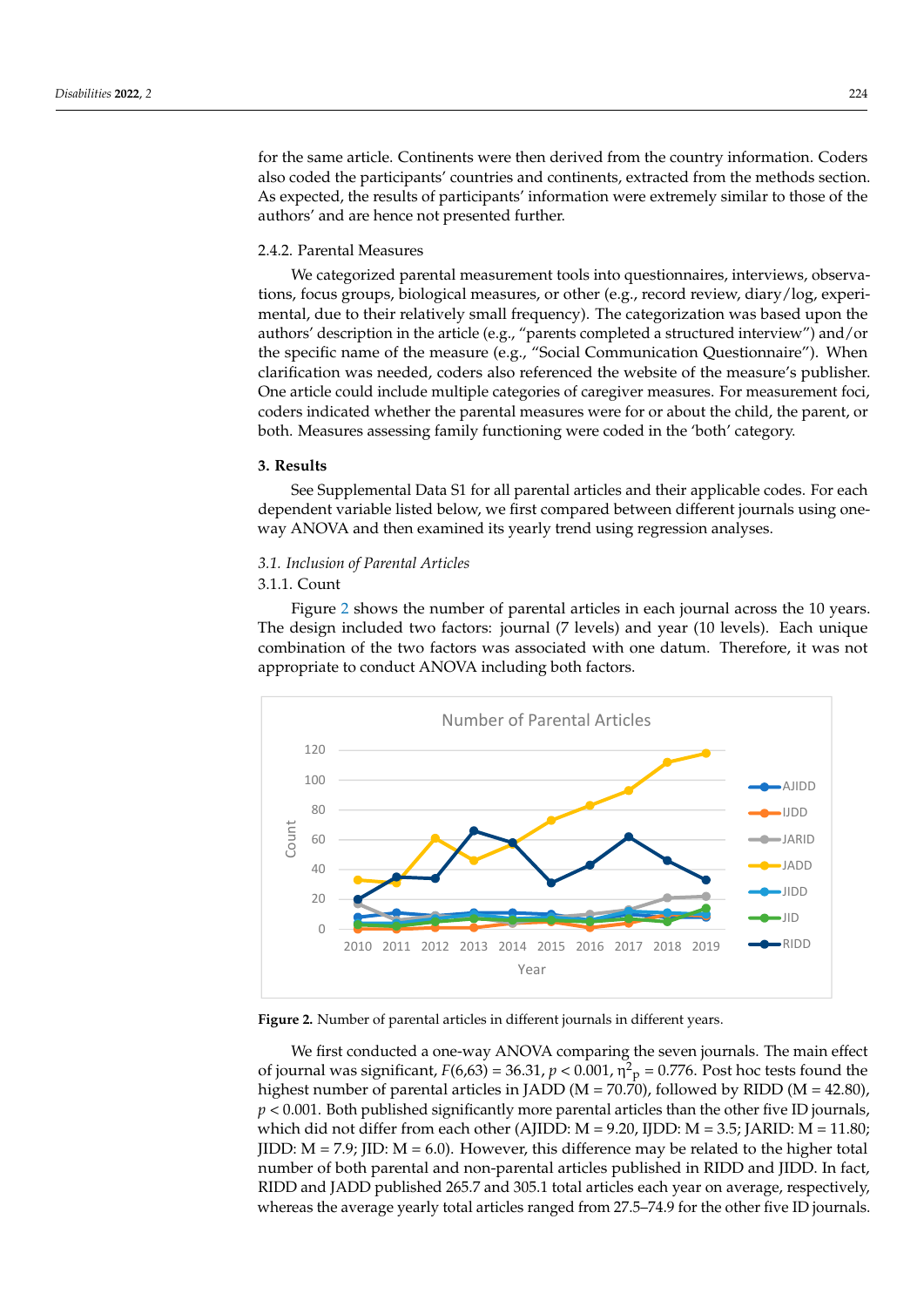Next, we regressed the number of parental articles on year (disregarding the factor of journal). We first rescaled year by subtracting each year from 2009 so that the intercept could be easily interpreted. This rescaling was also done for all following regression analyses involving year. The overall regression model was marginally significant,  $y = 10.21 + 2.09$ Year (rescaled),  $F(1,68) = 3.62$ ,  $p = 0.061$ ,  $R^2 = 0.051$ . There was a 2.09 average increase in new parental articles published for each journal with each passing year. The regression model remained significant when we excluded JADD and RIDD from the analysis,  $y = 3.97 + 0.67$ Year (rescaled),  $F(1,48) = 10.35$ ,  $p = 0.002$ ,  $R^2 = 0.177$ .

#### 3.1.2. Ratio

To account for different total articles in each journal and year, we calculated ratios by dividing the number of parental articles by the number of total articles (i.e., both parental and non-parental articles) for each journal in each year. These ratios showed the prevalence of parental studies in IDD research. Because one journal (IJDD) did not contain any parental articles in 2010 and 2011, the ratio would be  $0 \div 0$  (i.e., indeterminate) and was hence treated as missing data.

Like the analyses above, we first compared the ratios of parental articles in different journals using one-way ANOVA. The main effect of journal was significant, *F*(6,63) = 5.22,  $p$  < 0.001, η<sup>2</sup><sub>p</sub> = 0.332. Post hoc tests showed that AJIDD (M = 0.258) and JADD (M = 0.223) had the highest ratios of parental articles. Both journals published significantly higher ratios of parental articles than IJDD (M = 0.103), which had the lowest ratio, *p* < 0.001 and  $p = 0.004$ , respectively. AJIDD published a significantly higher ratio of parental articles than JARID (M = 0.163), which had the second-lowest ratio,  $p = 0.050$ . The ratios of the other three journals fell somewhere in between (JIDD: M = 0.184; JID: M = 0.178; RIDD: M = 0.175). On average, 0.183 or 18.3% of all articles in each journal in each year utilized at least one parental measure. These studies are called 'parental articles' hereafter.

Next, we regressed the ratios of parental articles on year. The regression model was significant,  $y = 0.124 + 0.011$ Year (rescaled),  $F(1,68) = 12.72$ ,  $p = 0.001$ ,  $R^2 = 0.158$ . Each passing year led to a 1.1% increase in the ratio of published parental articles.

#### *3.2. Geographical Locations*

#### 3.2.1. Continent

Studies' geographical locations were categorized into six continents: North America, Europe, Oceania, Asia, Africa, and South America. Collapsing all journals across all years, 698 articles came from North America (45.5%), 474 from Europe (30.9%), 142 from Oceania (9.3%), 210 from Asia (13.7%), and 5 each from Africa and South America (0.3%).

To account for different total parental studies in each journal and year, we calculated ratios by dividing the frequency of each continent by the total number of continents for each journal in each year. For instance, in 2010, AJIDD published eight parental articles: seven from North America and one from Asia. Thus, the ratio of articles from North America for AJIDD in 2010 was 7/8, or 87.5%. The design included three factors: journal (7 levels), year (10 levels), and continents (6 levels). Again, because each unique combination of the three factors was associated with one datum, conducting a three-way ANOVA was not appropriate. We thus conducted three analyses. In the first analysis, we compared the six continents in a one-way ANOVA, including all journals. In the second analysis, we compared the six continents for each journal. In the third analysis, we examined the yearly trend for each continent. This approach was also adopted for analyses of countries, measurement foci, and measurement tools later.

A one-way ANOVA comparing the six continents including all journals yielded a significant main effect,  $F(5,402) = 63.54$ ,  $p < 0.001$ ,  $\eta^2$ <sub>p</sub> = 0.441. Post hoc tests showed no difference between North America ( $M = 0.397$ ) and Europe ( $M = 0.360$ ), and both groups were greater than Oceania (M = 0.095) and Asia (M = 0.139), *p*s < 0.001, which did not differ from each other. The smallest ratios were observed for Africa  $(M = 0.008)$  and South America ( $M = 0.003$ ), which did not differ from each other.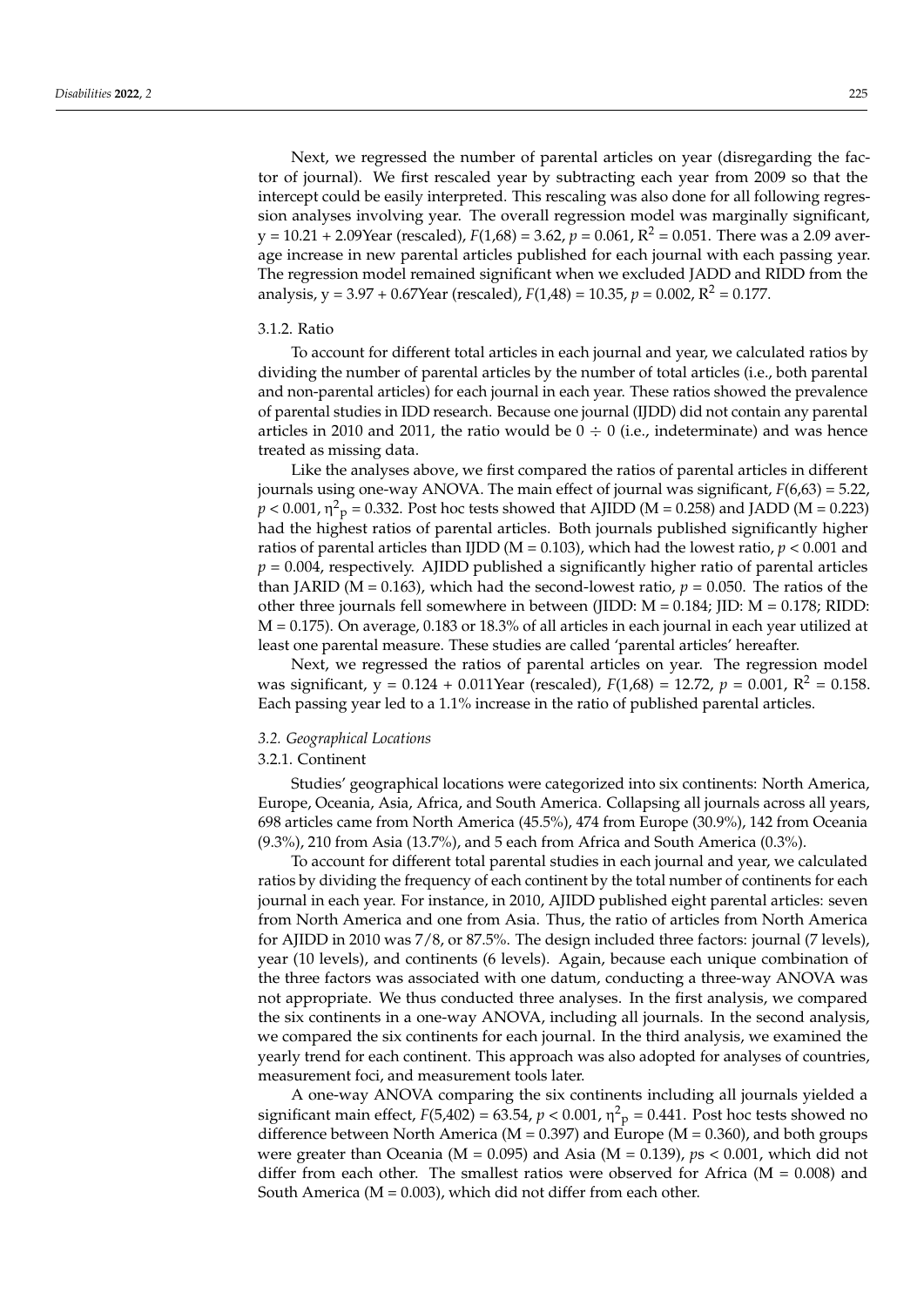<span id="page-8-0"></span>For each journal, we conducted a one-way ANOVA comparing the six continents. (see Figure [3\)](#page-8-0). For more detailed results, see the Appendix [A.](#page-14-0) To summarize, for AJIDD and (see Figure 3). For more detailed results, see the Appendix A. To summarize, for AJIDD JADD, the top continent was North America; for JARID, JID, and RIDD, the top continent was Europe; for JIDD, there were three top continents: North America, Europe, and Oceania.<br>E For IJDD, post hoc tests showed none of the comparisons to be significant. ica (M = 0.003), which did not differ from each other.



**Figure 3.** Ratio of articles from different continents in different journals. **Figure 3.** Ratio of articles from different continents in different journals.

Next, we regressed ratios on year for each continent. The linear regressions were not Next, we regressed ratios on year for each continent. The linear regressions were not significant for any continent except for South America, y = -0.004 + 0.001Year (rescaled),  $F(1,66) = 4.18$ ,  $p = 0.045$ ,  $R^2 = 0.060$ . However, the extremely small score in each year may have biased the results. More specifically, for South America, only 2014 and 2019 had non-zero numbers (0.005 and 0.023 respectively), and the ratios were zero in all the other years.

#### $W_{\text{H}}$  is the countries with the highest numbers of parameters of parameters of parameters. More countries. 3.2.2. Top Five Countries

We identified the five countries with the highest numbers of parental articles. More specifically, 613 authors (39.7%) were affiliated with institutions in the US, 187 authors  $(12.1\%)$  from the UK, 135  $(8.7\%)$  authors from Australia, 86  $(5.6\%)$  from Canada, and 35 (2.3%) authors from China. These countries are collectively referred to as the 'top five countries' hereafter. Altogether, the top five countries appeared 1056 times among 1543 total countries. Hence, 68.4% of all authors came from only five countries. No other single country was associated with more than 2.3%.<br>Single country was associated with more than 2.3%.

Like the analyses of continents, we calculated ratios by dividing the frequency of each top five countries by the total number of countries for each journal in each year.<br>We can contribute the total number of countries for each journal in each year. We first conducted a one-way ANOVA comparing ratios between the top five countries,<br> $\frac{1}{2}$ including all journals and years. The main effect was significant,  $F(4, 335) = 34.07$ ,  $p < 0.001$ ,  $p > 0.001$ ,  $p > 0.001$ ,  $p > 0.001$ ,  $p > 0.001$ ,  $p > 0.001$ ,  $p > 0.001$ ,  $p > 0.001$ ,  $p > 0.001$ ,  $p > 0.001$ ,  $p > 0.001$ ,  $p$  $\eta^2$ <sub>p</sub> = 0.289. Post hoc tests showed the highest ratio in the US (33.13%), *ps* < 0.001, followed by the UK (15.44%) and Australia (9.06%), which did not differ from each other. The US and<br>the UK were also significantly higher than Canada (6.45%) and China (1.49%), *pp* < 0.001 which did not differ from each other. which did not differ from each other. the UK were also significantly higher than Canada (6.45%) and China (1.49%), *p*s < 0.001,

As in analyses of continents, we next explored differences between the ratios of the As in analyses of continents, we next explored differences between the ratios of the top five countries within each journal across all years (see Figure 4). To summarize, the top five countries within each journal across all years (see Figure [4\)](#page-9-0). To summarize, the US US was the top country for three journals (i.e., AJIDD, JADD, RIDD). UK was the top was the top country for three journals (i.e., AJIDD, JADD, RIDD). UK was the top country country for two journals (JID and JARID). Australia was the top country for JIDD. Fur-for two journals (JID and JARID). Australia was the top country for JIDD. Furthermore,  $t_{\rm eff}$  is the system of the top five countries for each journal in each year. Higher we summed the ratios for the top five countries for each journal in each year. Higher ratios demonstrate a higher inclusion rate of the top five countries and hence fewer articles from other countries. A one-way ANOVA showed a significant main effect of journal,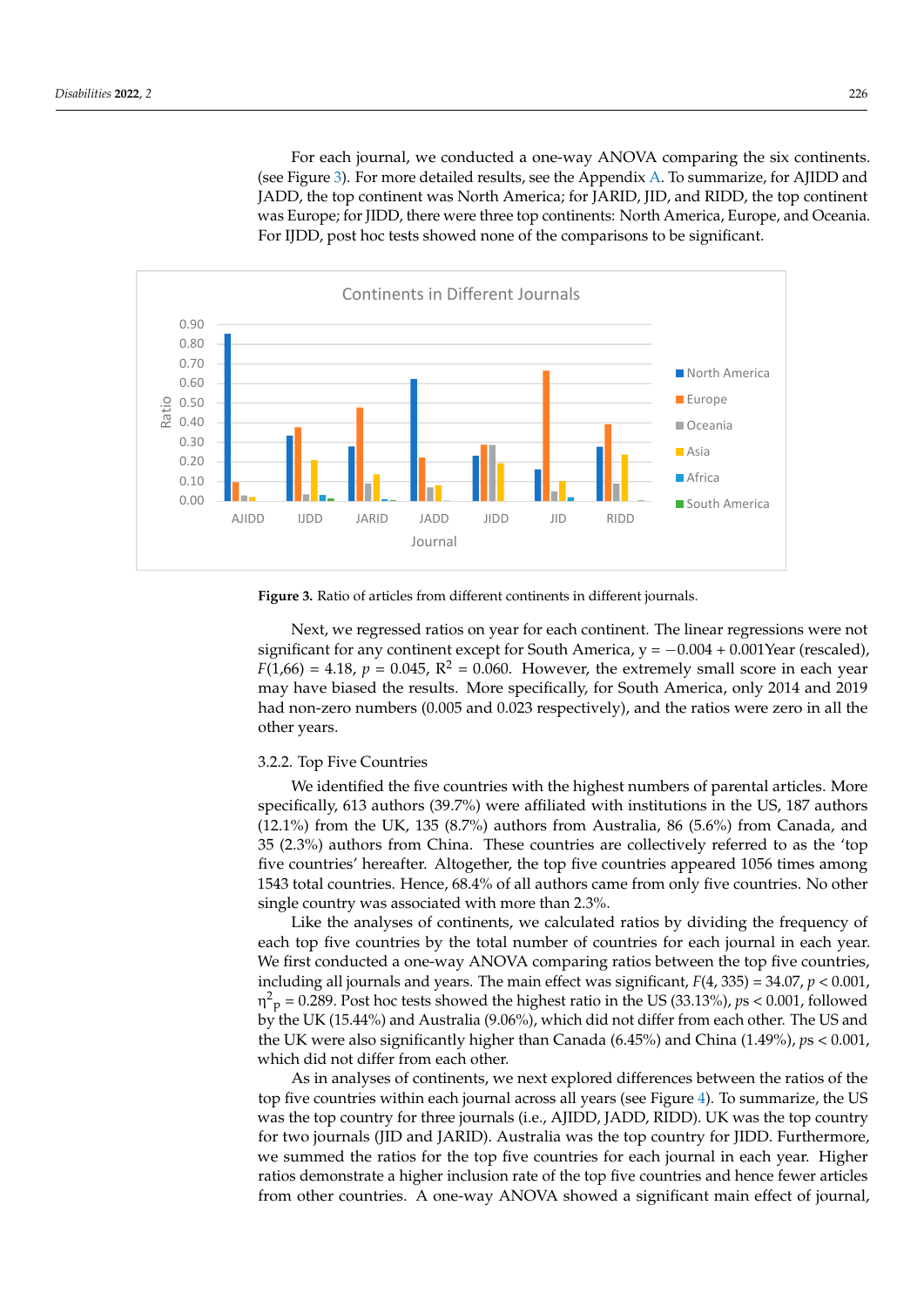$F(6,61) = 7.12$ ,  $p < 0.001$ ,  $\eta^2$ <sub>p</sub> = 0.412. Post hoc tests showed that AJIDD had a higher ratio (0.946) than four other journals (IJDD: 0.483; JIDD: 0.561; JID: 0.596, RIDD: 489), *ps* < 0.005. JADD contained the second-highest ratio (0.797), higher than two other journals (RIDD and IJDD), *ps <* 0.03. JARID (0.683) did not differ from any other journal. articles from other countries. A one-way ANOVA showed a significant main effect of jour-

<span id="page-9-0"></span>

**Figure 4.** Ratios of the top five countries in different journals. **Figure 4.** Ratios of the top five countries in different journals.

Are the observed differences in geographical diversity among journals related to the Are the observed differences in geographical diversity among journals related to the country where journals were published and/or to the journal editors' affiliations? It is fair country where journals were published and/or to the journal editors' affiliations? It is fair to say that all seven journals have an international readership. Five journals (IJDD, JARID, to say that all seven journals have an international readership. Five journals (IJDD, JARID, JIDD, JID, and RIDD) explicitly describe themselves as "international" journals on their JIDD, JID, and RIDD) explicitly describe themselves as "international" journals on their websites. No such explicit statements were found for JADD and AJIDD, the latter of which websites. No such explicit statements were found for JADD and AJIDD, the latter of which is one of the official journals of the American Association of Intellectual and Developmental Disabilities. For JADD, the publishing company is located in the US. For the nationality diversity of each journal's editors-in-chief, see Supplemental Data S2. In sum, AJIDD and JADD are American journals, had American editors-in-chief, and included fewer articles from countries (around or less than 20%) beyond the top five previously described. Other journals such as JIDD, JID, and IJDD are international journals, had editors-in-chief from institutions in non-US, developed countries (e.g., UK, Australia, Ireland, Singapore, land), and included more parental articles (over 40%) from non-top-five countries. Scotland), and included more parental articles (over 40%) from non-top-five countries.

Finally, we conducted linear regression analyses of ratios on year for each top-five Finally, we conducted linear regression analyses of ratios on year for each top-five country. The linear regressions were not significant for any country and were not reported here.

# 3.2.3. Number of Unique Countries 3.2.3. Number of Unique Countries

stance, if there were 10 articles from the US, 5 from Canada, 1 from Ireland, and 1 from Australia, then there were 4 unique countries. We first compared the seven journals using a one-way ANOVA, across all years. The main effect of journal was significant,  $F(6,63) = 27.34$ ,  $p < 0.001$ ,  $\eta^2$ <sub>p</sub> = 0.723. Post hoc tests showed higher numbers of unique countries for JADD (M = 12.6) and RIDD (M = 15.5) than the other five journals,  $p_s \le 0.002$ . The other five journals (JARID:  $M = 7.0$ ; JIDD:  $M = 5.4$ ; JID:  $M = 4.1$ ; IJDD:  $M = 3.2$ ; AJIDD:  $M = 2.5$ ) did not differ from each other with one exception: JARID was significantly higher than AJIDD,  $p = 0.03$ . The higher unique country count for JADD and RIDD may be because these journals had more parental articles overall. For each journal in each year, we obtained the number of unique countries. For in-

Next, we regressed the number of unique countries on year. The overall model was significant, y =  $4.25 + 0.534$ Year(rescaled), *F*(1,68) = 5.91, *p* = 0.018, R<sup>2</sup> = 0.066. On average, there were 0.534 more unique countries represented with each passing year. Next, we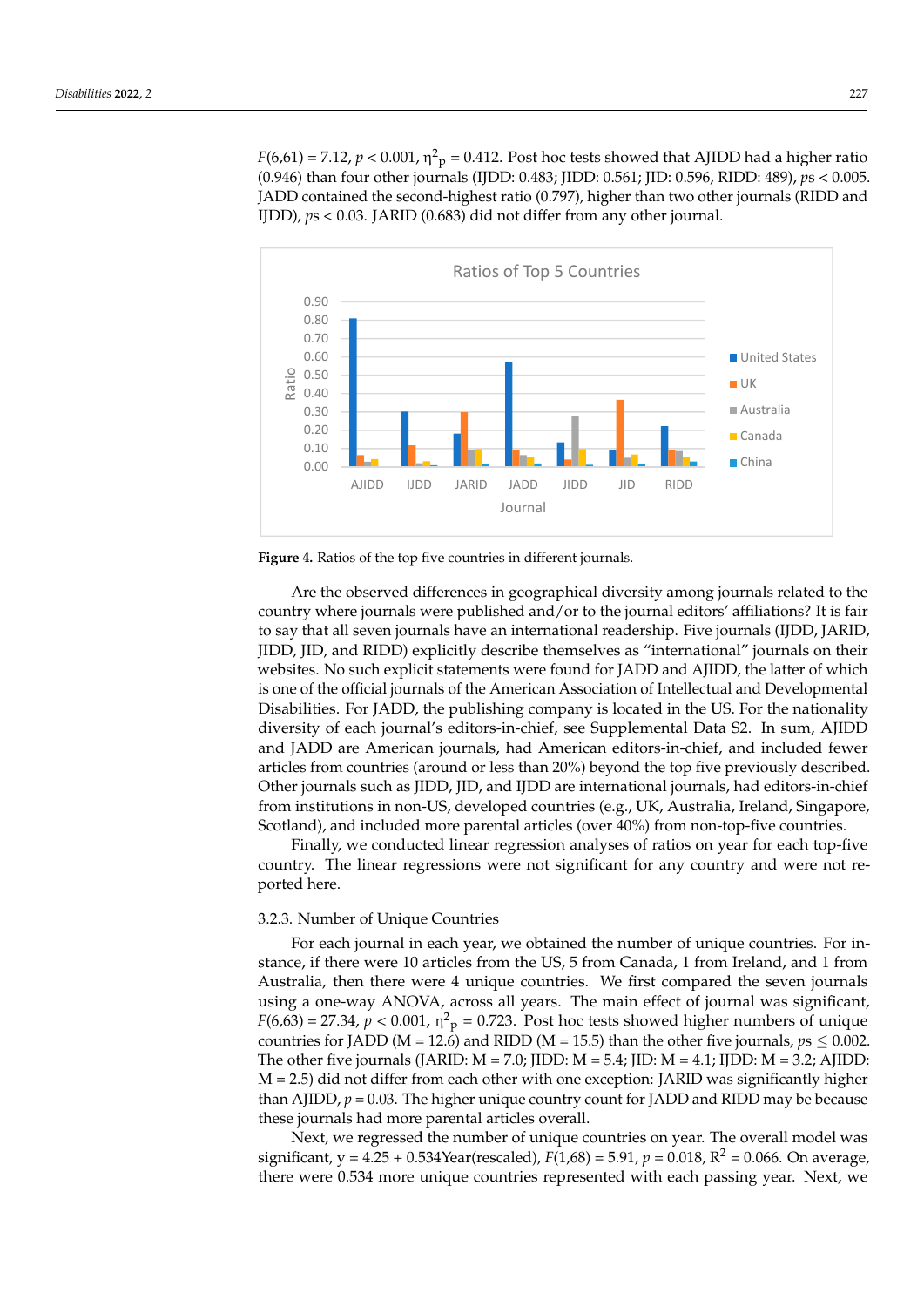ran the regression excluding JADD and RIDD. The overall model was still significant,  $y = 2.15 + 0.417$ Year(rescaled),  $F(1,48) = 11.45$ ,  $p = 0.001$ ,  $R^2 = 0.176$ .

#### *3.3. Measurement Foci 3.3. Measurement Foci*

We again calculated ratios by dividing the frequency of each measurement focus (child, parent, both) by the total number of all measurement foci for each journal in each year. We first compared three measurement foci in a one-way ANOVA, disregarding the factors of journal and year. The main effect of measurement foci was significant, *F*(2,201) = 10.35, of journal and year. The main effect of measurement foci was significant,  $F(2,201) = 10.35$ ,  $p < 0.001$ ,  $\eta^2$ <sub>p</sub> = 0.093. Post hoc tests found a significantly higher ratio for both (M = 0.425) compared to parents only ( $M = 0.262$ ) and child only ( $M = 0.313$ ),  $ps \leq 0.01$ , whereas the latter two did not differ from each other,  $p = 0.511$ .

As in analyses of continents, we compared the ratios between different measurement As in analyses of continents, we compared the ratios between different measurement foci within each journal, across all years (see Fig[ure](#page-10-0) 5). To summarize, for all seven journals, a relatively high proportion of studies utilized measures for both parents and children. However, the comparisons between parent only and child only differed among journals. Four journals (AJIDD, IJDD, JADD, RIDD) contained more child only than parent only studies, whereas the reverse pattern was found in the other three journals (JARID, JIDD, JID). Next, we conducted linear regression analyses of ratios on year for each measurement focus. None of them were significant, indicating that the ratios of each measurement focus did not change over the years and hence were not reported.

<span id="page-10-0"></span>

**Figure 5.** Ratios of different measurement foci in different journals. **Figure 5.** Ratios of different measurement foci in different journals.

### *3.4. Measurement Tools 3.4. Measurement Tools*

We identified six measurement tools: questionnaire, interview, observation, focus We identified six measurement tools: questionnaire, interview, observation, focus group, biological/medical record, and other. Again, we obtained ratios by dividing the group, biological/medical record, and other. Again, we obtained ratios by dividing the frequency of each measurement tool by the total number of all measurement tools for each frequency of each measurement tool by the total number of all measurement tools for each journal in each year. The one-way ANOVA showed a significant main effect of measurement tool,  $F(5,402) = 235.34$ ,  $p < 0.001$ ,  $\eta^2$ <sub>p</sub> = 0.745. Post hoc tests showed a significantly higher ratio for questionnaires (M = 0.568) than interviews (M = 0.312),  $p < 0.001$ . Both measure types were significantly higher than any of the other four types,  $p s < 0.001$  (M = 0.037 for observation,  $M = 0.045$  for focus group,  $M = 0.007$  for biological/medical record,  $M = 0.032$  $\frac{1}{2}$  or other) for other)

As in the analyses of continents, we compared the ratios between different measure-As in the analyses of continents, we compared the ratios between different measure-ment tools for each journal across all years (see Figure [6\)](#page-11-0). Overall, the pattern of results in the pattern of results in each journal was consistent with the overall trend. There were higher ratios of questionnaires and interviews and lower ratios of the other four measurement tools. We also the other four measurement tools. We also conducted linear regressions, regressing ratios on year for each measurement tool. None of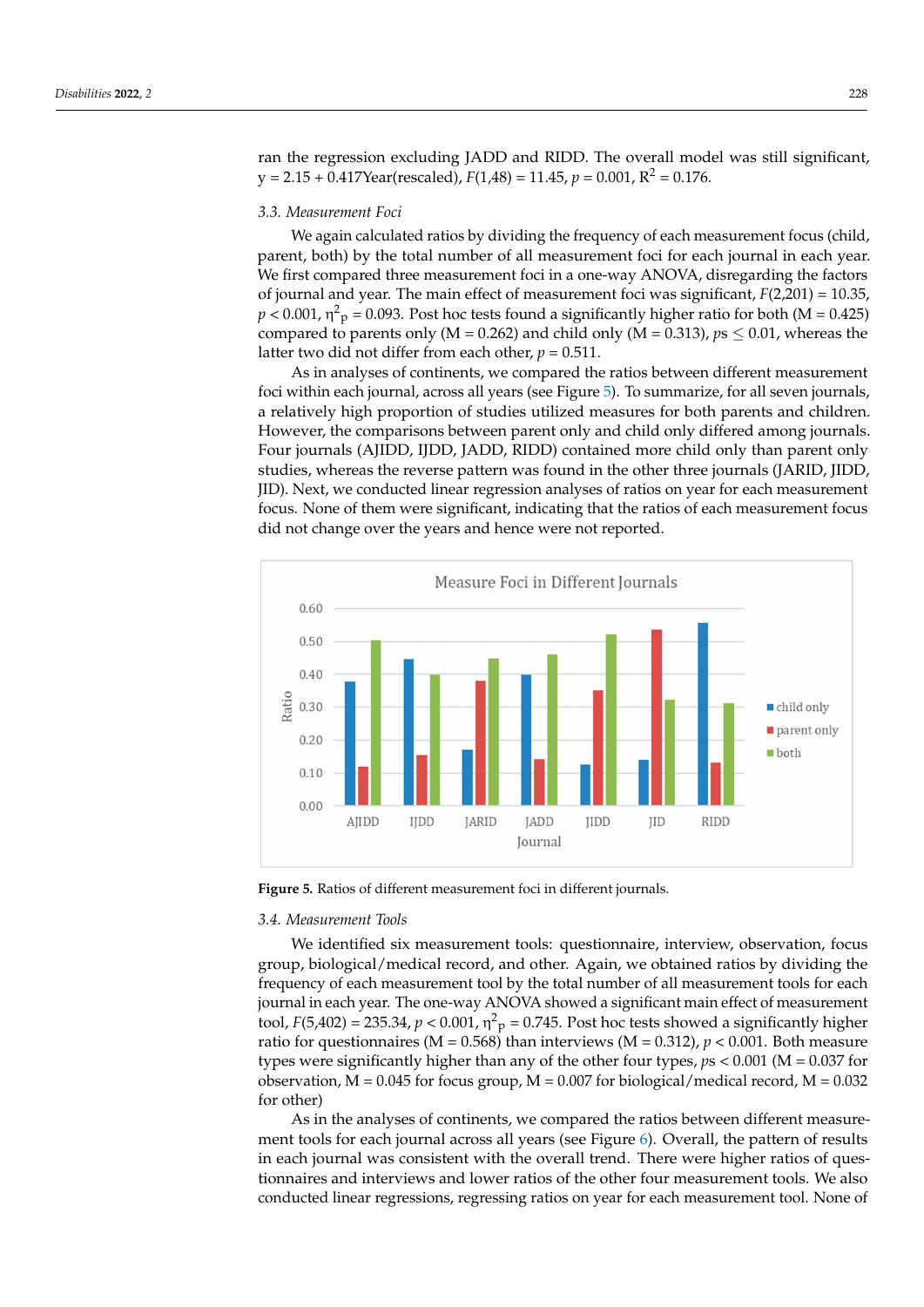

<span id="page-11-0"></span>them were significant, indicating that the ratios for each measurement tool did not change over the years and hence were not reported. of the method them were significant, indicating that the ratios for each measurement tool did not enange

**Figure 6.** Ratio of measurement tools in different journals. **Figure 6.** Ratio of measurement tools in different journals.

#### **4. Discussion 4. Discussion**

To our knowledge, this is the first methodological review concerning the prevalence To our knowledge, this is the first methodological review concerning the prevalence of parental involvement in IDD research with an emphasis on diversity issues. After screening a total of 7,844 published works in seven journals between 2010 and 2019, 1519 studies  $(19.37%)$  included at least one parental measure. Another major contribution of this review (19.37%) included at least one parental measure. Another major contribution of this review<br>is to use statistical measures including regression and ANOVA analyses to examine the yearly trend and differences between different journals regarding parental involvement in IDD research. The regression analysis showed an increase in parental articles published each year, suggesting greater involvement of parents in IDD research over the past decade. Authors from North America and Europe published 76.4% of all parental articles reviewed. By comparison, less than 1% were published by authors from Africa and South America. Most studies measured both parent and child attributes (42.6%). The overwhelming majority of measurement tools were questionnaires and interviews, with a combined ratio of 88.0%. Our review provides a 'bird's-eye' view of the field by examining the prevalence, geographical diversity, and methodology diversity of articles involving parental measures IDD journals. While anecdotal evidence and individual studies suggest that parents' perspectives are valuable to include in research, our review provides empirical data regarding the actual utilization of parental measures in practice. Moreover, while there was some diversity in geographical locations and research methodology in the articles reviewed, we believe that more can be done to increase diversity in the IDD field.

## field. *4.1. Geographical Locations*

Consistent with prior research in behavioral science [\[16,](#page-16-0)[18\]](#page-16-2), our results showed an Ica and Europe. The countries with the highest number of parental articles were the US, For the Europe Concentration of IDD research involving parents in the parents in these were the Ley,<br>UK, Australia, Canada, and China (i.e., the top five countries). One could argue that these five countries are more affluent and have greater access to resources to research than do lower-income countries. However, it is still interesting that these top five ranks are not necessarily consistent with GDP rankings: US, China, Japan, Germany, and the UK in 2021 [\[26\]](#page-16-10). However, we did limit our literature search to studies published in English, which may have limited the input from researchers from non-English speaking countries. Research published by authors outside of the top five countries was still relatively limited. The US and the UK alone accounted for over 50% of all countries represented in the parental overall high concentration of IDD research involving parental measures from North Amer-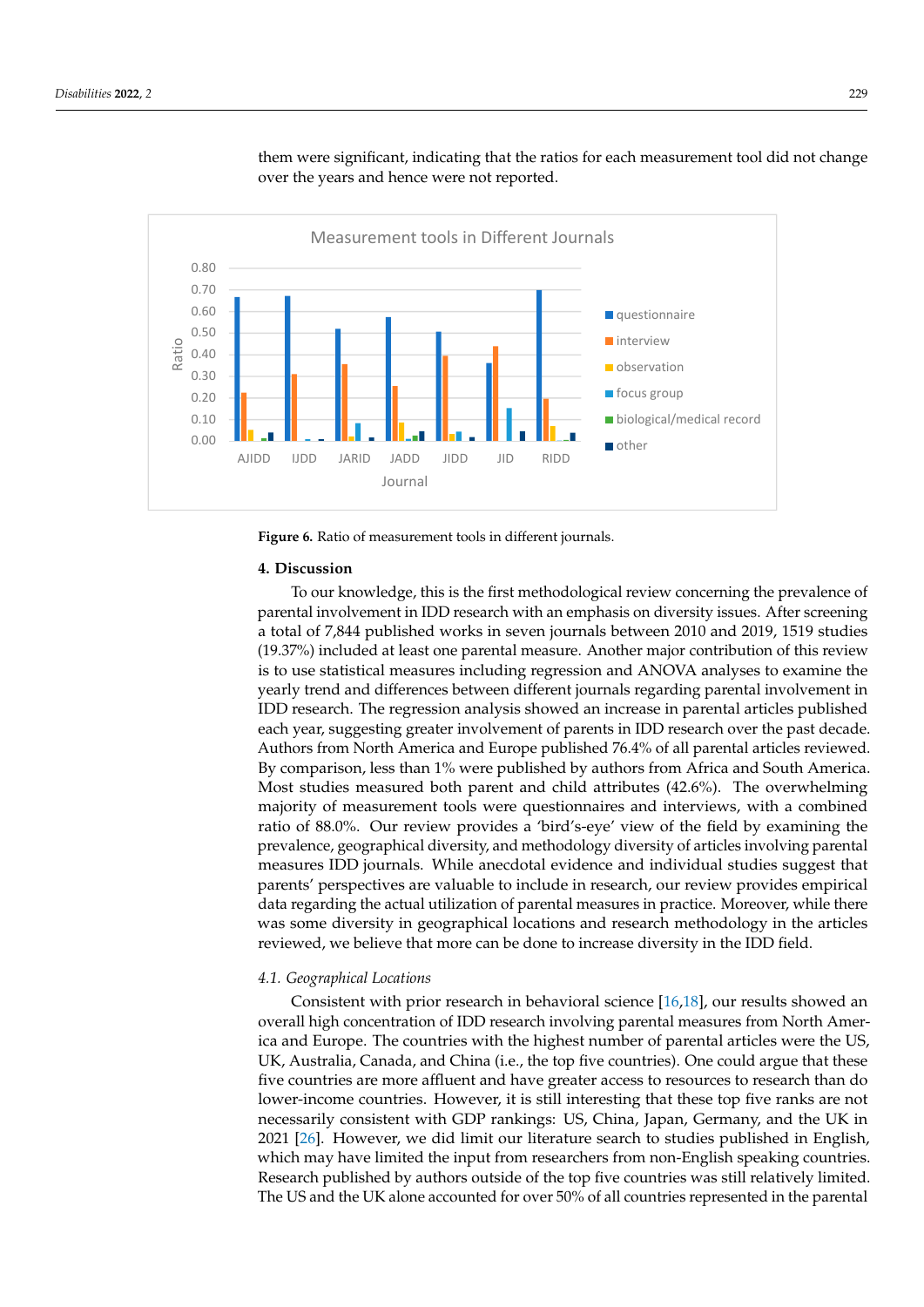articles reviewed, although these two countries only comprise less than 10% of the world's population [\[28\]](#page-16-12). One implication of our results is that many existing research conclusions about parental involvement in IDD research might have been about western, wealthy countries, and that researchers should exercise caution in accepting these conclusions, especially if they are examining participants from non-western, developing countries.

More geographical diversity in parental research in the field of IDD will better highlight how culture shapes parental behaviors and will better serve people with IDD and their families from diverse backgrounds [\[17](#page-16-1)[,29](#page-16-13)[,30\]](#page-16-14). Indeed, lately, more and more IDD research has adopted transnational and global perspectives (e.g., [\[15,](#page-15-14)[17,](#page-16-1)[29,](#page-16-13)[30\]](#page-16-14)). In a recent special issue on parental participation in RIDD [\[14\]](#page-15-13), particular interest was placed on underrepresented communities (e.g., Africa, Asia, and South America) and/or ethnic minorities. One contribution of our review is to provide actual data on the extent to which research had been underrepresented in specific geographic locations. It is somewhat encouraging that our regression analyses showed there were, on average, 0.54 new unique countries with each passing year. This implied that more researchers from non-top-five countries included parental participation in their IDD research over the last decade. However, this still seems slow, especially compared with 2.09 new parental articles per journal and year. The number of new parental articles far outpaced the number of unique countries by about 4-fold. Furthermore, the yearly trend of continents and top five countries showed almost no variation over the past decade, again corroborating the slow progress of diversity. Therefore, we should ask: is the lack of research from non-top-five countries because researchers from these countries do not think parents are important to IDD research? We highly doubt it. Rather, researchers from low-income, developing countries may lack the necessary resources (infrastructure, facilitates) to conduct research involving parents of children with IDD, or face certain publication barriers. This lack of diversity may not be limited to IDD research but applies to psychology research in general [\[16\]](#page-16-0). Nevertheless, systematically documenting it may serve as an essential first step for future structural changes.

#### *4.2. Research Methods Diversity*

Our results showed a relatively even distribution of measurement foci on parents and children (26.2% vs. 31.3%). Most measures focused on both the child and parent (42.6%). Therefore, our findings suggest that researchers involve parents as informants for their children with IDD and also seek to learn about parental perspectives, behavior, and psychology. Overall, the research of parental participation typically centers around the social role of parenting and the parent–child dyadic relationship [\[31\]](#page-16-15).

Approximately 88% of the parental studies we reviewed used questionnaires and interviews to gather information from parents. Furthermore, ratios of different research methods remained remarkably stable over the past decade, as shown by the regression analyses. Although it is expected that questionnaires and interviews would make up the majority of research methods, it is still somewhat surprising to see the extent to which these methods have dominated the field over the last decade. Questionnaires and interviews are particularly effective for probing attitudes, symptoms, daily activities, and behaviors. However, they are also prone to bias [\[32\]](#page-16-16). For instance, respondents may not understand particular questions, interpret a question differently than other respondents, or avoid extreme answers. Therefore, sometimes, many different research methods can complement each other and provide a more complete picture of the human behavior and psychology of interest (e.g., [\[24\]](#page-16-8)). According to a recent large-scale survey, over 80% of parents of children with IDD deemed it acceptable to collect parental data using a variety of measurement tools such as DNA sampling, blood sample, video observations, medical records, ability tests, and eye tracking, among others [\[12\]](#page-15-11). Therefore, parents' lack of willingness should not be an obstacle for researchers to utilize various measurement tools. Different research methods also offer opportunities to study research questions that questionnaires and interviews cannot investigate. For instance, Gokcen et al. [\[33\]](#page-16-17) administered neurocognitive and social cognition tests to parents of children with ASD, which contributed to identifying potential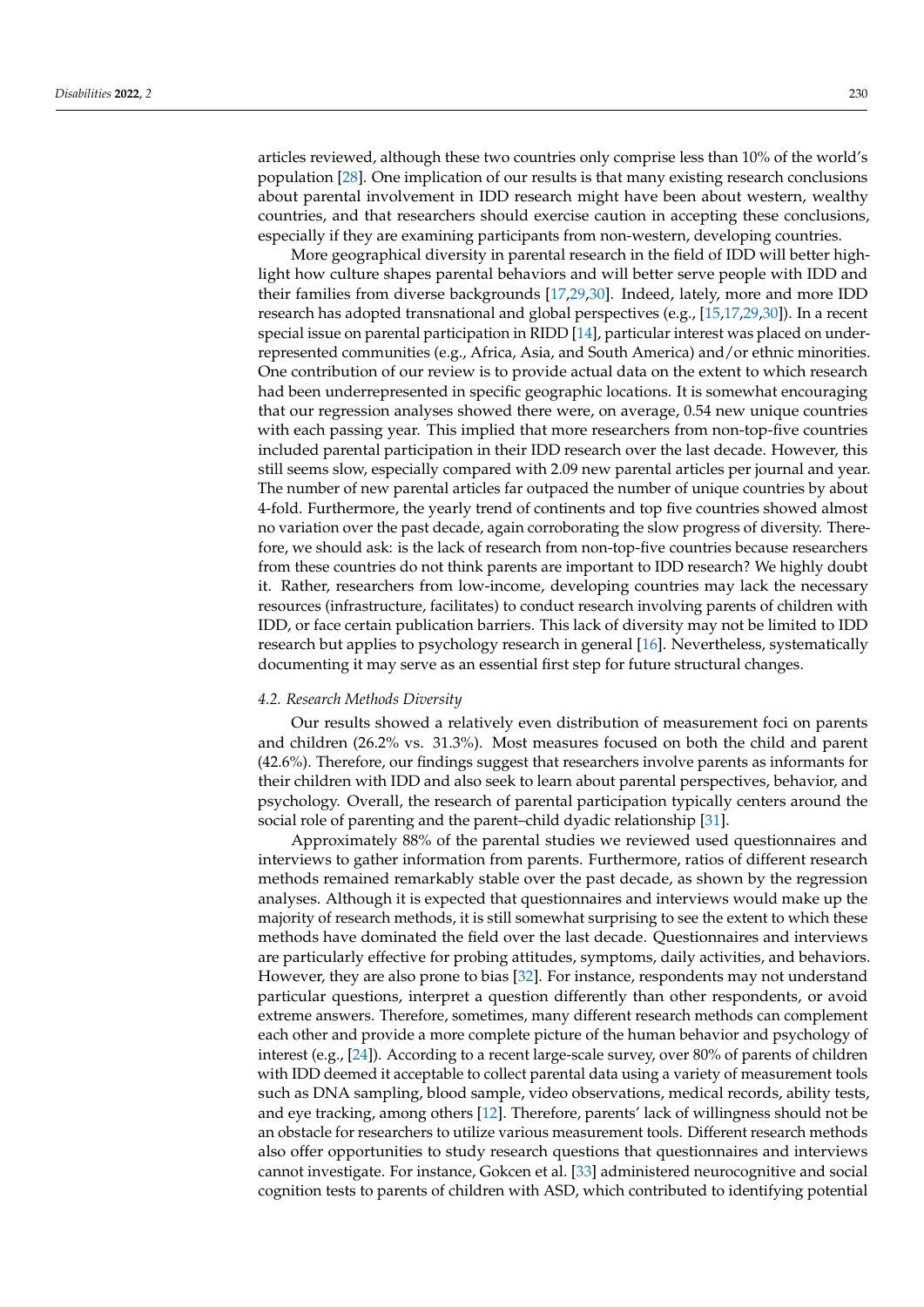genetic susceptibility factors of unaffected family members, hence endophenotype marker of autism. Taken together, the field appears homogeneous when it comes to research methods. One implication is that the field may benefit from more diverse research methods, which would then afford the ability to answer more questions from different perspectives.

#### *4.3. Differences between Journals*

Our analysis indicated significant differences in the prevalence rate of parental studies and geographical diversity among the seven journals. RIDD and JADD published significantly more articles than the other five journals. As a result, they also contained more parental articles and more unique countries than the other journals. Our observation showed journals such as JIDD, JID, and IJDD labeled themselves as international journals, had editors-in-chief from institutions in non-US, albeit developed countries, and included more parental articles from non-top-five countries. Therefore, it is reasonable to hypothesize that diversifying the editorial board may help attract and retain high-quality research by researchers from diverse backgrounds [\[34\]](#page-16-18). Nevertheless, future research may further explore this issue.

Additionally, our analysis showed a fundamental similarity in research methods among the seven journals. They all showed higher ratios for studying both parent and child and using questionnaires and interviews. This may reflect an implicit consensus in the IDD field regarding how parental participation research should or can be conducted. Recognizing this implicit consensus may motivate the field to take a critical look at the 'old ways' of doing things, which encourages more innovative research methods that can help answer pressing research questions more creatively.

#### **5. Limitations**

Our findings are limited to the seven journals reviewed between 2010 and 2019 and may not generalize to other journals in the IDD field or during a different time period. Due to the large-scale nature of the review, it was not feasible to include all the possible IDD journals across all these years that may include parental studies. While efforts were made to include journals based on predetermined criteria, we acknowledge that reviewing other journals may add additional information pertinent to our research questions and, thus, represents an area for future research. In addition, articles were retained based on screening the abstract, keywords, and highlights of the article for eligible terms. It is possible that some articles included parental measures which were not otherwise indicated, which may have resulted in exclusion from our review. The large sample of articles reviewed is nevertheless useful in providing a glimpse into current research practices involving parents in the IDD field. Finally, we were not able to conduct analyses including both year and journal at the same time, which may seemingly have overlooked the interaction between journal and year. However, because there was one datum for each journal in each year, it was not appropriate to conduct such analyses including both factors. Nevertheless, we provided data visualization such as graphs (e.g., Figure [2\)](#page-6-0) in some conditions, which may aid understanding.

#### **6. Conclusions**

Parents serve a vital role in IDD research. Our review showed a relatively high prevalence rate of engaging parents in IDD research (19.36%) within the last decade. Furthermore, geographical locations and research methods among these parental articles are somewhat diverse, but still limited. Although the findings are somewhat expected, by providing detailed, actual data, our study was able to pinpoint exactly where diversity is lacking, how much it is lacking, and its trend over the past decade. This information may guide future research to advance diversity of the field. More specifically, to increase participants and methodological diversity, the field should encourage research from under-represented countries and studies using innovative research methods to understand parents' unique perspectives and experiences. For instance, journals may host special issues focusing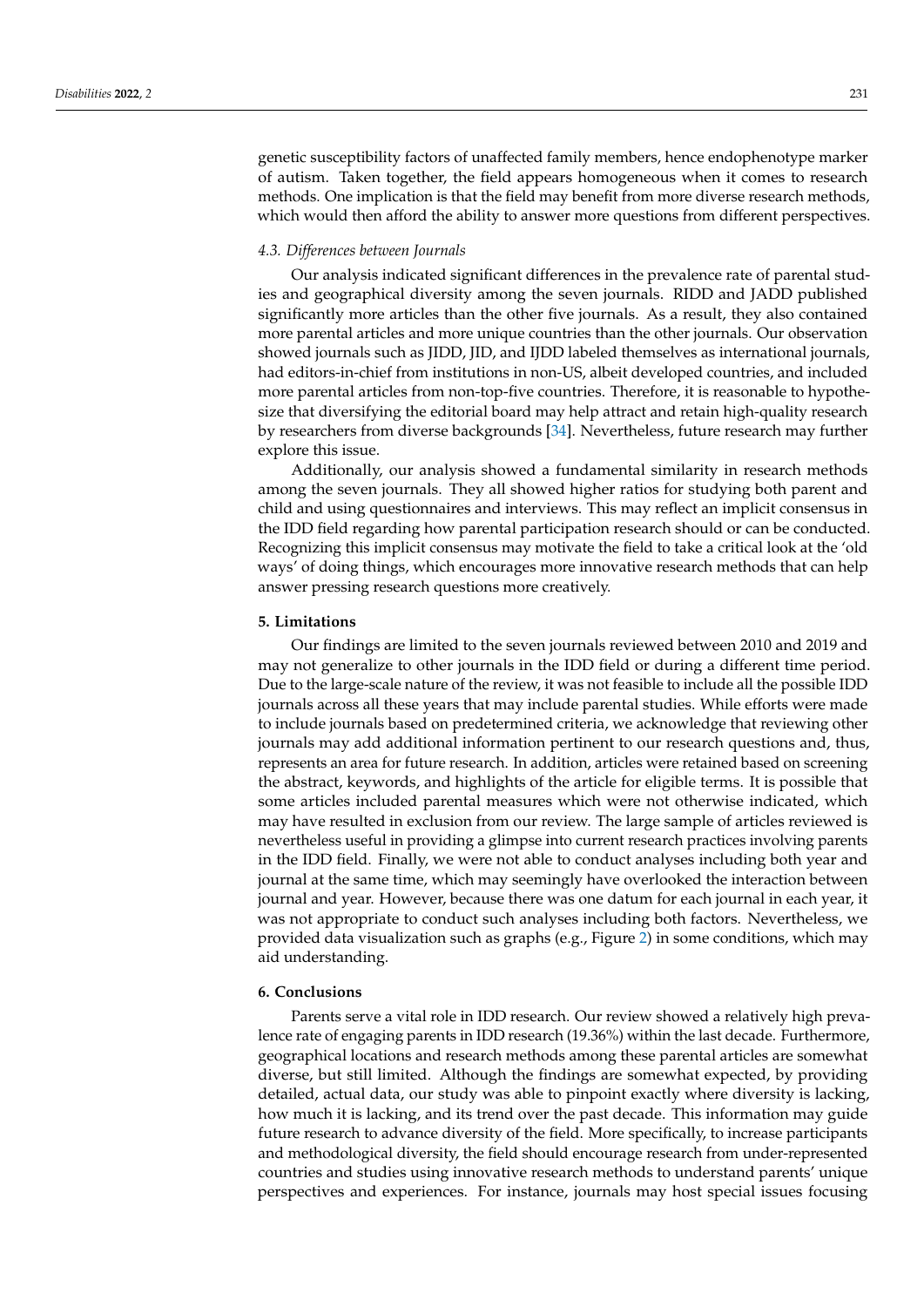on lower income, developing countries. Researchers from high-income and low-income countries may seek collaborations with each other more. Regarding methodological diversity, conferences can host methodological workshops that teach innovative, cutting-edge research methods and demystify the notion that the only way to study parents is through questionnaires and interviews. Nobel Prize Laureate, Dr. Sydney Brenner once said:

"Progress in science depends on new techniques, new discoveries and new ideas, probably in that order."

Fortunately, lately there have been more studies utilizing diverse, non-traditional methods studying parents of children with IDD. We hope more future studies can follow. Diversity brings new ideas, experiences, and perspectives [\[35\]](#page-16-19). Greater diversity may bring better solutions to old and new research questions and help us better understand and serve people with IDD and their families.

**Supplementary Materials:** The following supporting information can be downloaded at: [https://di](https://digitalcommons.montclair.edu/psychology-facpubs/608) [gitalcommons.montclair.edu/psychology-facpubs/608](https://digitalcommons.montclair.edu/psychology-facpubs/608) (accessed on 11 August 2021), Supplemental Data S1, Supplemental Data S2.

**Author Contributions:** Conceptualization, Y.Y.; Methodology, Y.Y. and L.G.; Formal analysis, Y.Y. Data curation, L.G., D.D., and A.H.; Writing—original draft preparation, L.G. and Y.Y.; Writing review and editing, Y.Y.; Supervision, Y.Y. and L.G. All authors have read and agreed to the published version of the manuscript.

**Funding:** This research received no external funding.

**Institutional Review Board Statement:** Not applicable.

**Informed Consent Statement:** Not applicable.

**Data Availability Statement:** The data presented in this study are available in [https://digitalcom](https://digitalcommons.montclair.edu/psychology-facpubs/608) [mons.montclair.edu/psychology-facpubs/608](https://digitalcommons.montclair.edu/psychology-facpubs/608) accessed on 11 August 2021.

**Acknowledgments:** We thank Martin Klein, Melissa Czarnogursky, Catherine Rathjen, Jesujoba Olanrewaju, Pearl McGee, and Amanda Dwornikoski for their assistance in article screening and coding. We thank Edward Merrill for his comments on an earlier version of the manuscript.

**Conflicts of Interest:** The authors declare no conflict of interest.

#### <span id="page-14-0"></span>**Appendix A**

**Table A1.** Comparisons within each journal.

|              | <b>Continents</b>                                                                                                                                 | <b>Top Country</b>                                                                                                   | <b>Measurement Focus</b>                                                                                      | <b>Measurement Tool</b>                                                                                                             |
|--------------|---------------------------------------------------------------------------------------------------------------------------------------------------|----------------------------------------------------------------------------------------------------------------------|---------------------------------------------------------------------------------------------------------------|-------------------------------------------------------------------------------------------------------------------------------------|
| AJIDD        | $F(5,54) = 235.06, p < 0.001,$<br>$\eta^2$ <sub>p</sub> = 0.956<br>North America > all the<br>other four, $ps < 0.001$                            | $F(4,45) = 186.99, p < 0.001,$<br>$\eta^2$ <sub>p</sub> = 0.943<br>$US$ > the other four,<br>ps < 0.001              | $F(2,27) = 19.764, p < 0.001,$<br>$\eta^2$ <sub>p</sub> = 0.594<br>(Both, child) > parent,<br>$ps \leq 0.001$ | $F(5,54) = 118.56, p < 0.001,$<br>$\eta^2$ <sub>p</sub> = 0.917; Questionnaire<br>$>$ interview $>$ the other<br>four, $ps < 0.001$ |
| <b>IIDD</b>  | $F(5,42) = 3.71, p = 0.007,$<br>$\eta^2$ <sub>p</sub> = 0.307<br>Post hoc tests showed no<br>significant difference at<br>0.05 level (bonferroni) | $F(4,35) = 2.57, p = 0.055,$<br>$\eta^2$ <sub>p</sub> = 0.227<br>No differences, $ps \geq 0.10$                      | $F(2,21) = 2.24, p = 0.131.$<br>(may be due to $n = 8$ , ratio<br>$= 0/0$ in the 2010 and 2011                | $F(5,42) = 14.11, p < 0.001,$<br>$\eta^2$ <sub>p</sub> = 0.627;<br>Questionnaire > the other<br>five, $ps \leq 0.017$               |
| <b>JARID</b> | $F(5,54) = 25.21, p < 0.001,$<br>$\eta^2$ <sub>p</sub> = 0.70<br>Europe > all the other four,<br>ps < 0.005                                       | $F(4,45) = 8.76, p < 0.001,$<br>$\eta^2$ <sub>p</sub> = 0.438<br>UK > (Canada, Australia,<br>China), $ps \leq 0.003$ | $F(2,27) = 10.25, p = 0.001,$<br>$\eta^2$ <sub>p</sub> = 0.431;<br>(Both, parent) > child,<br>$ps \leq 0.009$ | $F(5,54) = 66.14$<br>$p < 0.001$ , $\eta^2$ <sub>p</sub> = 0.860;<br>Questionnaire > interview<br>> the other four, $ps \leq 0.002$ |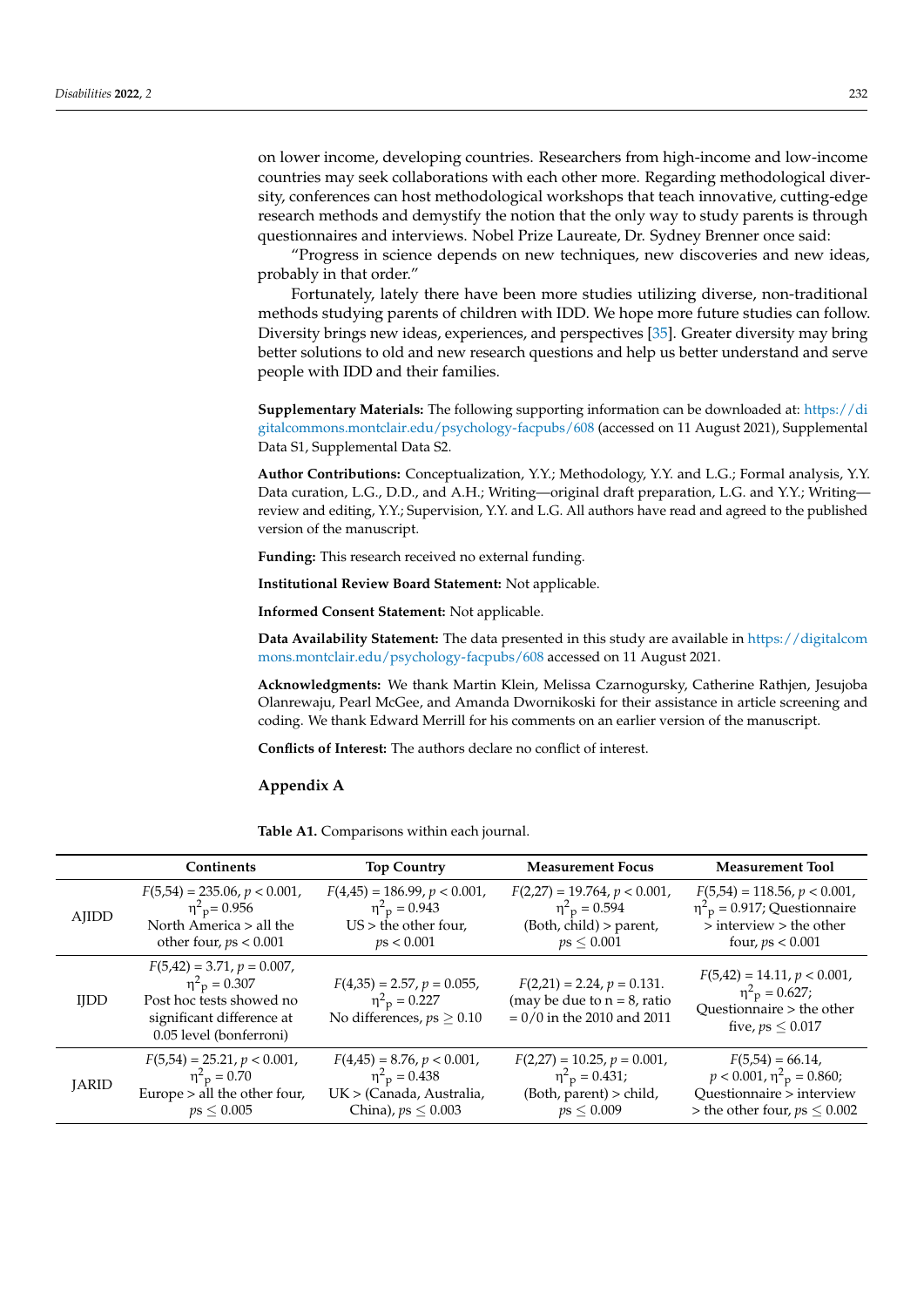|             | Continents                                                                                                                                         | <b>Top Country</b>                                                                                                | <b>Measurement Focus</b>                                                                                       | <b>Measurement Tool</b>                                                                                                               |
|-------------|----------------------------------------------------------------------------------------------------------------------------------------------------|-------------------------------------------------------------------------------------------------------------------|----------------------------------------------------------------------------------------------------------------|---------------------------------------------------------------------------------------------------------------------------------------|
| <b>JADD</b> | $F(5,54) = 205.14, p < 0.001,$<br>$\eta^2$ <sub>p</sub> = 0.950<br>North America > Europe ><br>all the other three,<br>ps < 0.001                  | $F(4,45) = 196.50, p < 0.001,$<br>$\eta^2$ <sub>p</sub> = 0.946<br>$US$ > the other four,<br>ps < 0.001           | $F(2,27) = 70.33, p < 0.001,$<br>$\eta^2$ <sub>p</sub> = 0.839; (Both = child) ><br>parent,<br>$ps \leq 0.001$ | $F(5,54) = 541.94$ ,<br>$p < 0.001$ , $\eta^2$ <sub>p</sub> = 0.980;<br>Questionnaire > interview<br>$>$ the other four, $ps < 0.001$ |
| <b>IIDD</b> | $F(5,54) = 8.40, p < 0.001,$<br>$\eta^2$ <sub>p</sub> = 0.437<br>(North America, Europe,<br>Oceania) > (Africa,<br>South America), $ps \leq 0.012$ | $F(4,45) = 7.80, p < 0.001,$<br>$\eta^2$ <sub>p</sub> = 0.410<br>Australia > (Canada, UK,<br>China), $ps < 0.013$ | $F(2, 27) = 18.83, p < 0.001,$<br>$\eta^2$ <sub>p</sub> = 0.582; both > parent ><br>child, $ps < 0.05$         | $F(5,54) = 56.44, p < 0.001,$<br>$\eta^2$ <sub>p</sub> = 0.839;<br>(Questionnaire, interview)<br>$>$ the other four, $ps < 0.001$     |
| <b>IID</b>  | $F(5,54) = 29.23, p < 0.001,$<br>$\eta^2$ <sub>p</sub> = 0.730<br>Europe > all the other,<br>ps < 0.001                                            | $F(4,45) = 7.80, p > 0.001,$<br>$\eta^2$ <sub>p</sub> = 0.409<br>$UK > all$ the other four,<br>$ps \leq 0.004$    | $F(2,27) = 6.62, p = 0.005,$<br>$\eta^2$ <sub>p</sub> = 0.329;<br>parent > child, $p = 0.003$                  | $F(5,54) = 15.65$ ,<br>$p < 0.001$ , $\eta^2$ <sub>p</sub> = 0.592;<br>(Questionnaire, interview)<br>> the others, $ps \leq 0.054$    |
| <b>RIDD</b> | $F(5,54) = 50.98, p < 0.001,$<br>$\eta^2$ <sub>p</sub> = 0.825.<br>Europe > (North America,<br>$\text{Asia}$ > the other three,<br>ps < 0.011      | $F(4,45) = 38.61, p < 0.001,$<br>$\eta^2$ <sub>p</sub> = 0.774<br>$US >$ all the other four,<br>ps < 0.001        | $F(2,27) = 52.89, p < 0.001,$<br>$\eta^2$ <sub>p</sub> = 0.797;<br>child > both > parent,<br>$ps \leq 0.001$   | $F(5,54) = 559.61$ ,<br>$p < 0.001$ , $\eta^2$ <sub>p</sub> = 0.981;<br>Questionnaire > interview<br>$>$ the others, $ps < 0.001$     |

**Table A1.** *Cont.*

#### **References**

- <span id="page-15-0"></span>1. Anderson, L.; Hewitt, A.; Pettingell, S.; Lulinski, A.; Taylor, M.; Reagan, J. Family and Individual Needs for Disability Supports (v.2) Community Report 2017. 2018. Available online: [http://thearc.org/wp-content/uploads/2019/07/FINDS\\_report-2017-FI](http://thearc.org/wp-content/uploads/2019/07/FINDS_report-2017-FINAL-VERSION.pdf) [NAL-VERSION.pdf](http://thearc.org/wp-content/uploads/2019/07/FINDS_report-2017-FINAL-VERSION.pdf) (accessed on 1 April 2022).
- <span id="page-15-1"></span>2. Halvorsen, M.B.; Helverschou, S.B.; Axelsdottir, B.; Brøndbo, P.H.; Martinussen, M. General Measurement Tools for Assessing Mental Health Problems Among Children and Adolescents with an Intellectual Disability: A Systematic Review. *J. Autism Dev. Disord.* **2022**, *2022*, 1–73. [\[CrossRef\]](http://doi.org/10.1007/s10803-021-05419-5) [\[PubMed\]](http://www.ncbi.nlm.nih.gov/pubmed/35022944)
- <span id="page-15-2"></span>3. Larson, S.A.; Eschenbacher, H.J.; Taylor, B.; Pettingell, S.; Sowers, M.; Bourne, M.L. In-Home and Residential Long-Term Supports and Services for Persons with Intellectual or Developmental Disabilities: Status and Trends through 2017. 2020. Available online: [https://ici-s.umn.edu/files/aCHyYaFjMi/risp\\_2017](https://ici-s.umn.edu/files/aCHyYaFjMi/risp_2017) (accessed on 1 April 2022).
- <span id="page-15-3"></span>4. Minnes, P.; Woodford, L. Well-being in Aging Parents Caring for an Adult with a Developmental Disability. *J. Dev. Disabil.* **2005**, *11*, 47–66.
- <span id="page-15-4"></span>5. Robinson, S.; Weiss, J.A.; Lunsky, Y.; Ouellette-Kuntz, H. Informal Support and Burden among Parents of Adults with Intellectual and/or Developmental Disabilities. *J. Appl. Res. Intellect. Disabil.* **2016**, *29*, 356–365. [\[CrossRef\]](http://doi.org/10.1111/jar.12184) [\[PubMed\]](http://www.ncbi.nlm.nih.gov/pubmed/25877675)
- <span id="page-15-5"></span>6. Miller, L.E.; Perkins, K.A.; Dai, Y.G.; Fein, D.A. Comparison of parent report and direct assessment of child skills in toddlers. *Res. Autism Spectr. Disord.* **2017**, *41–42*, 57–65. [\[CrossRef\]](http://doi.org/10.1016/j.rasd.2017.08.002)
- <span id="page-15-6"></span>7. Yang, Y.; Faught, G.G.; Merrill, E.C. Parent reports of wayfinding by their children with Down syndrome. *J. Intellect. Dev. Disabil.* **2017**, *43*, 483–493. [\[CrossRef\]](http://doi.org/10.3109/13668250.2017.1284309)
- <span id="page-15-7"></span>8. Mash, E.J.; Hunsley, J. Evidence-Based Assessment of Child and Adolescent Disorders: Issues and Challenges. *J. Clin. Child Adolesc. Psychol.* **2010**, *34*, 362–379. [\[CrossRef\]](http://doi.org/10.1207/s15374424jccp3403_1)
- <span id="page-15-8"></span>9. Fisher, M.H.; Mello, M.P.; Dykens, E.M. Who reports it best? A comparison between parent-report, self-report, and the real life social behaviors of adults with Williams syndrome. *Res. Dev. Disabil.* **2014**, *35*, 3276–3284. [\[CrossRef\]](http://doi.org/10.1016/j.ridd.2014.08.011)
- <span id="page-15-9"></span>10. Lee, M.H.; Park, C.; Matthews, A.K.; Hsieh, K. Differences in physical health, and health behaviors between family caregivers of children with and without disabilities. *Disabil. Health J.* **2017**, *10*, 565–570. [\[CrossRef\]](http://doi.org/10.1016/j.dhjo.2017.03.007)
- <span id="page-15-10"></span>11. Scherer, N.; Verhey, I.; Kuper, H. Depression and anxiety in parents of children with intellectual and developmental disabilities: A systematic review and meta-analysis. *PLoS ONE* **2019**, *14*, e0219888. [\[CrossRef\]](http://doi.org/10.1371/journal.pone.0219888)
- <span id="page-15-11"></span>12. Fletcher-Watson, S.; Larsen, K.; Salomone, E. What do parents of children with autism expect from participation in research? A community survey about early autism studies. *Autism* **2019**, *23*, 175–186. [\[CrossRef\]](http://doi.org/10.1177/1362361317728436)
- <span id="page-15-12"></span>13. Peer, J.W.; Hillman, S.B. Stress and Resilience for Parents of Children With Intellectual and Developmental Disabilities: A Review of Key Factors and Recommendations for Practitioners. *J. Policy Pract. Intellect. Disabil.* **2014**, *11*, 92–98. [\[CrossRef\]](http://doi.org/10.1111/jppi.12072)
- <span id="page-15-13"></span>14. Esposito, G.; Setoh, P. Parental Involvement in Developmental Disabilities across Cultures. Research in Developmental Disabilities. 2021. Available online: [https://www.sciencedirect.com/journal/research-in-developmental-disabilities/special-issue/103W6](https://www.sciencedirect.com/journal/research-in-developmental-disabilities/special-issue/103W6X0TPFQ) [X0TPFQ](https://www.sciencedirect.com/journal/research-in-developmental-disabilities/special-issue/103W6X0TPFQ) (accessed on 3 August 2021).
- <span id="page-15-14"></span>15. Acar, S.; Chen, C.I.; Xie, H. Parental involvement in developmental disabilities across three cultures: A systematic review. *Res. Dev. Disabil.* **2021**, *110*, 103861. [\[CrossRef\]](http://doi.org/10.1016/j.ridd.2021.103861) [\[PubMed\]](http://www.ncbi.nlm.nih.gov/pubmed/33482560)